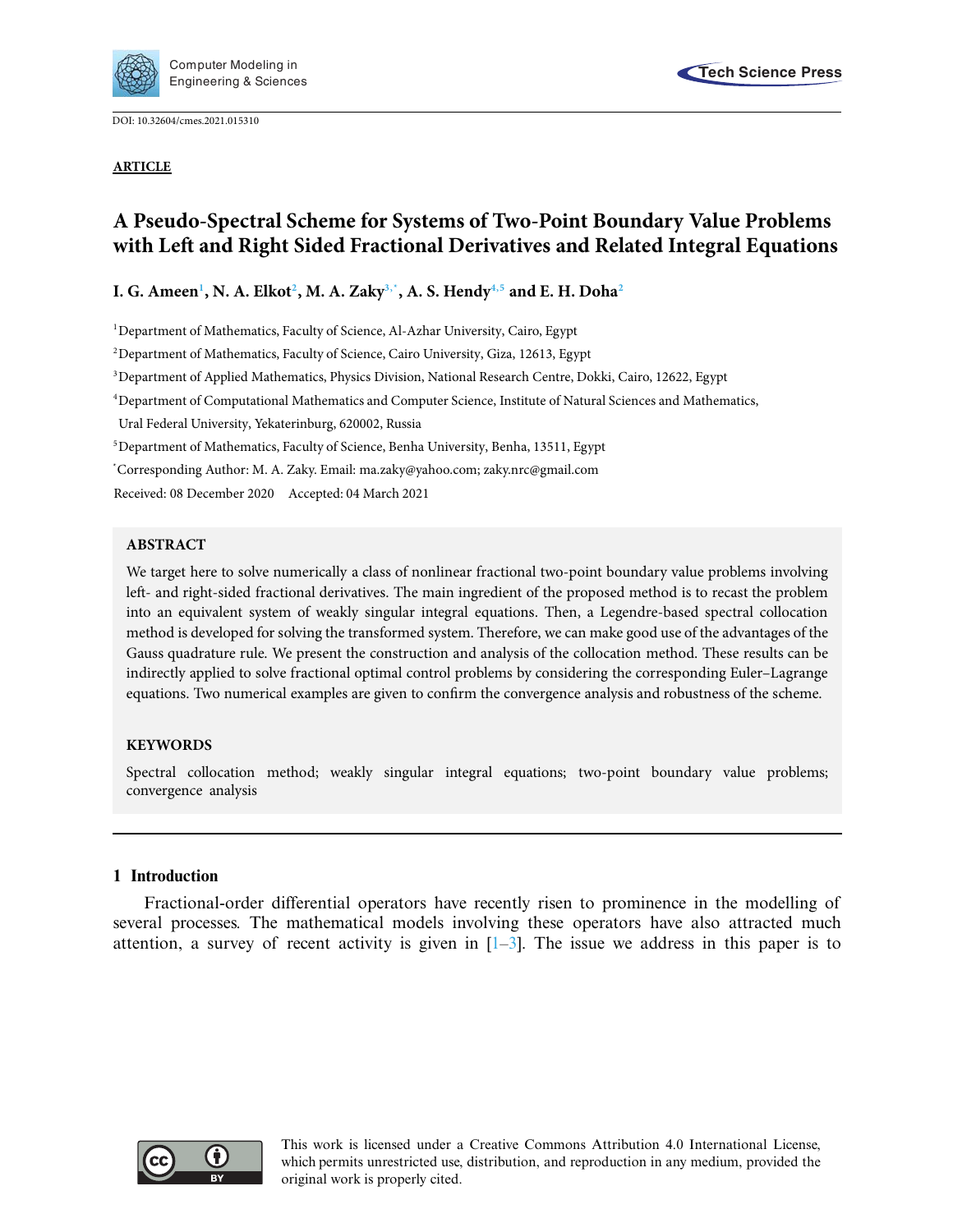construct and analyse a spectral collocation method to solve the following nonlinear system of Caputo fractional two-point boundary value problems:

<span id="page-1-0"></span>
$$
\begin{cases} \n\frac{C}{-1} D_z^{\mu} u(z) = f_L(z, u(z), v(z)), \\ \n\frac{C}{z} D_1^{\mu} v(z) = f_R(z, u(z), v(z)), \\ \n\mu(-1) = u_0, \quad u'(-1) = u_1, \quad v(1) = v_0, \quad v'(1) = v_1, \quad \mu \in (1, 2), \n\end{cases} \tag{1}
$$

where  $f_R$  and  $f_L: [-1, 1] \times \mathbb{R} \to \mathbb{R}$  are continuous functions and satisfy the Lipschitz condition [\(64\),](#page-12-0) and  $C_1 D^{\mu}$  and  $C^2 D^{\mu}$  are the left- and right-sided Caputo fractional derivatives, respectively (see definition 2). In case of  $\mu = 2$ , then  $C_1 D_2^{\mu}$  and  $C_2 D_1^{\mu}$  coincide with the usual second order derivative  $u''(z)$  and  $v''(z)$ , and the system  $(1)$  recovers the integer-order system of two point boundary value problems.

Because the fractional-order differential operators are nonlocal with weakly singular kernels, the numerical discretization of the fractional models is more change than the classical schemes. There are several analytical schemes to solve fractional differential equations, such as the Green's function method, the Mellin transform method, the Laplace transform method, the Fourier transform method, and so on [\[4](#page-18-2)[–7\]](#page-18-3). However, analytical methods are rare for most of fractional differential equations, e.g., with non linearities or linear equations with time-dependent coefficients. Hence, constructing efficient numerical approaches is of great importance in practical applications.

Many numerical schemes have been developed to solve the fractional differential equations, mostly with the finite element methods (e.g.,  $[8-11]$  $[8-11]$  and the references therein) and the finite difference methods (e.g.,  $[12-18]$  $[12-18]$  and the references therein). Since spectral methods are capable of providing high-order accurate numerical approximations with less degrees of freedoms  $[19–23]$  $[19–23]$  $[19–23]$ , they have been widely used for numerical approximations of fractional differential equations [\[24](#page-19-3)[–29\]](#page-19-4) or its related integral equations  $\left[30-37\right]$  $\left[30-37\right]$  $\left[30-37\right]$ . In particular, well designed spectral methods appear to be particularly attractive to tackle the difficulties associated with the weakly singular kernels of the fractional differential operators and the integral equations [\[38](#page-20-1)[,39](#page-20-2)].

The system of fractional two-point boundary value problems [\(1\)](#page-1-0) can be converted to an equivalent weakly singular nonlinear system of Volterra integral equations [\(15\).](#page-4-0) The key idea of the presented approach is to solve  $(15)$  using the Legendre spectral collocation scheme. The aim of that convert to  $(15)$  is to approximate the related integral terms by the Gauss quadrature formula. The presented method has spectral convergence. This theoretical estimate is confirmed by two numerical test examples. Specifically, our strategies and contributions are highlighted as follows:

- (i) The system of fractional two-point boundary value problems is recast into an equivalent weakly singular nonlinear system of Volterra integral equations.
- (ii) The Legendre spectral collocation method is applied to the transformed equation.
- (iii) The convergence analysis of the Legendre collocation method under the  $L^2$ -norms is derived.

The structure of the paper is as follows. In Section 2, we introduce some necessary definitions, notations and lemmas. The Legendre spectral collocation scheme is presented in Section 3. The convergence analysis is provided in Section 4. In Section 5, numerical examples are performed to confirm the efficiency of the numerical method. A brief conclusion is highlighted in Section 6.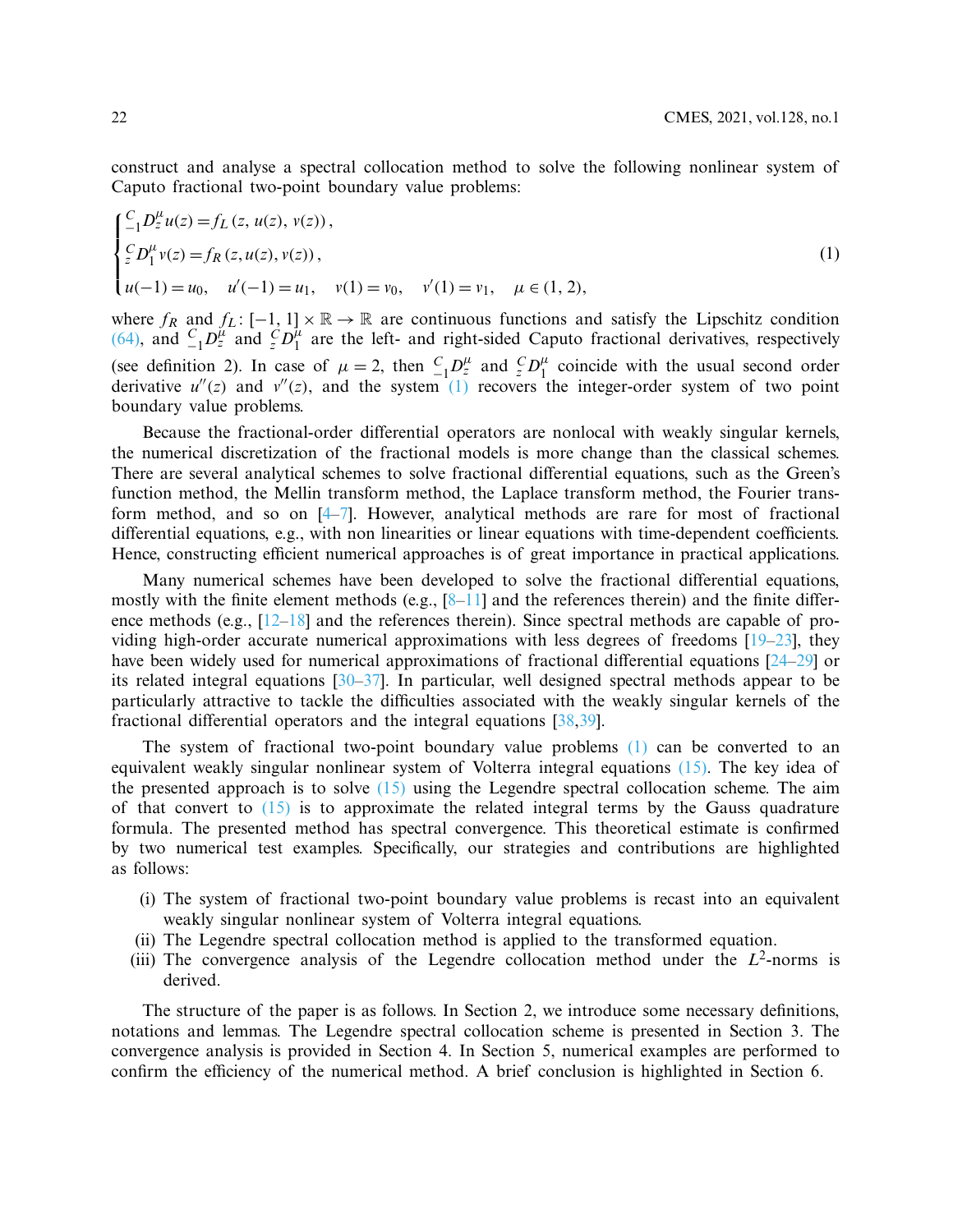CMES, 2021, vol.128, no.1 23

## **2 Mathematical Preliminaries**

In this section, we provide some notations, definitions, and some useful lemmas about the fractional differential and integral operators [\[4\]](#page-18-2) and the Jacobi polynomials.

**Definition 1.** Let  $t \in [-1, 1]$ , for  $\alpha > 0$ , the left and right Riemann-Liouville fractional integrals of order  $\mu$  are defined, respectively, as:

$$
{}_{-1}I_{z}^{\mu}u(z) = \frac{1}{\Gamma(\mu)} \int_{-1}^{z} (z - \tau)^{\mu - 1} u(\tau) d\tau,
$$
  

$$
{}_{z}I_{1}^{\mu}v(z) = \frac{1}{\Gamma(\mu)} \int_{z}^{1} (\tau - z)^{\mu - 1} v(\tau) d\tau,
$$
 (2)

where  $\Gamma$ .) is the usual Gamma function.

**Definition 2.** The left- and right-sided Caputo fractional derivatives are defined as:

$$
\begin{aligned} \n\left(\frac{C}{-1}D_z^{\mu}u\right)(z) &= \frac{1}{\Gamma(m-\mu)} \int_{-1}^{z} (z-\tau)^{m-\mu-1} u^{(m)}(\tau) \, d\tau, \\ \n\left(\frac{C}{z}D_1^{\mu}u\right)(z) &= \frac{(-1)^m}{\Gamma(m-\mu)} \int_{z}^{1} (\tau-z)^{m-\mu-1} u^{(m)}(\tau) \, d\tau, \n\end{aligned} \tag{3}
$$

where  $m - 1 < \mu < m$ ,  $m \in \mathbb{N}$ .

**Definition 3.** The left- and right-sided Riemann-Liouville fractional derivatives are defined as:

$$
\begin{aligned} \n\left(\frac{RL}{1}D_z^{\mu}u\right)(z) &= \frac{1}{\Gamma(m-\mu)} \frac{d^m}{dz^m} \int_{-1}^{z} (z-\tau)^{m-\mu-1} u(\tau) \, d\tau, \\ \n\left(\frac{RL}{z}D_1^{\mu}u\right)(z) &= \frac{(-1)^m}{\Gamma(m-\mu)} \frac{d^m}{dz^m} \int_{z}^{1} (\tau-z)^{m-\mu-1} u(\tau) \, d\tau. \n\end{aligned} \tag{4}
$$

It is worthy to mention here that the left- and right-sided Caputo fractional derivatives satisfy the following fundamental properties

**Theorem 1.** There hold [\[4\]](#page-18-2)

$$
{}_{a}I_{z}^{\alpha}({}_{a}^{C}D_{z}^{\mu}u(z)) = {}_{a}^{C}D_{z}^{\mu-\alpha}u(z) - \sum_{j=\lceil\mu-\alpha\rceil}^{\lceil\mu\rceil-1} \frac{u^{(j)}(a)}{\Gamma(j+\alpha-\mu+1)}(z-a)^{j+\alpha-\mu},
$$
\n(5)

$$
{}_{z}I_{T}^{\alpha}({}^{C}_{z}D^{\mu}_{T}u(z)) = {}_{z}^{C}D^{\mu-\alpha}_{T}u(z) - \sum_{j=\lceil\mu-\alpha\rceil}^{\lceil\mu\rceil-1} \frac{u^{(j)}(T)}{\Gamma(j+\alpha-\mu+1)}(T-z)^{j+\alpha-\mu},\tag{6}
$$

where  $\mu \geq \alpha$ .

The following formulas introduce the relationship between the Riemann-Liouville and the Caputo fractional derivatives [\[5\]](#page-18-7).

$$
{}_{a}D_{z}^{\mu}u(z) = {}_{a}^{C}D_{z}^{\mu}u(z) + \sum_{j=0}^{m-1} \frac{u^{(j)}(a)}{\Gamma(j-\mu+1)} (z-a)^{j-\mu}, \tag{7}
$$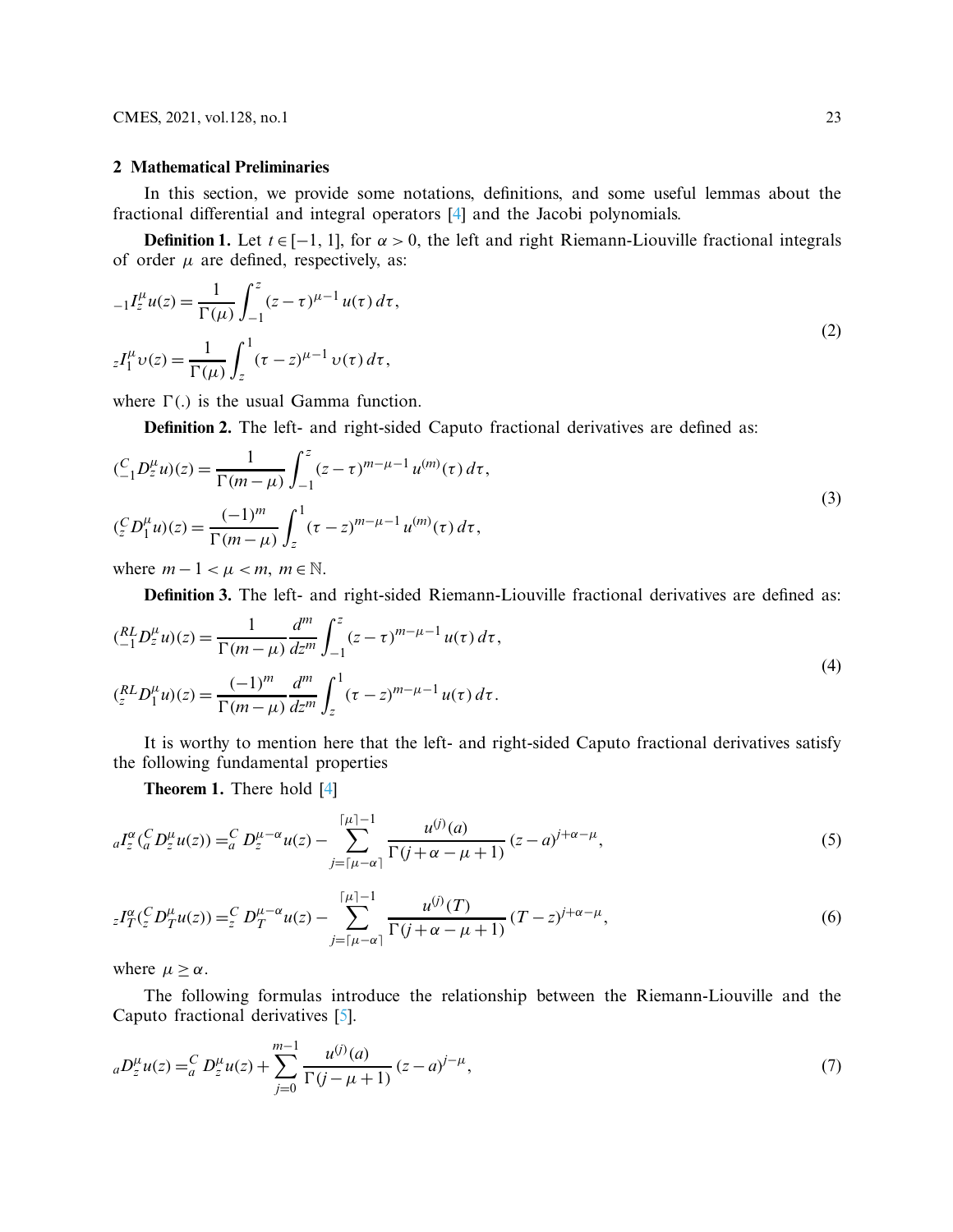$$
{}_{z}D_{T}^{\mu}u(z) = {}_{z}^{C}D_{T}^{\mu}u(z) + \sum_{j=0}^{m-1} \frac{u^{(j)}(T)}{\Gamma(j-\mu+1)} (T-z)^{j-\mu}.
$$
\n(8)

Let  $\theta > 0$  and  $\vartheta > -1$ , then

$$
_{a}I_{z}^{\theta}(z-a)^{\vartheta} = \frac{\Gamma(\vartheta+1)}{\Gamma(\vartheta+\theta+1)}(z-a)^{\vartheta+\theta},
$$

and for  $\theta \in (m-1, m)$  with  $m \in \mathbb{N}$  and  $\vartheta \neq 0$ ,

$$
{}_{a}^{C}D_{z}^{\theta}(z-a)^{\vartheta} = \begin{cases} 0, & \vartheta \leq m-1, \ \vartheta \in \mathbb{N}_{0}, \\ \frac{\Gamma(\vartheta+1)}{\Gamma(\vartheta-\theta+1)}(z-a)^{\vartheta-\theta}, & \vartheta > m-1, \ \vartheta \in \mathbb{R}. \end{cases}
$$

Now, we give some basic properties of the Jacobi polynomials and related Jacobi–Gauss interpolation. For  $v, v > -1$ , the Jacobi polynomials  $J_i^{v, v}(\zeta)$ ,  $\zeta \in \Lambda = [-1, 1]$  of degree *i* form a complete  $L^2_{\omega^{\nu,\nu}}(\Lambda)$  orthogonal system with the weight function  $\omega^{\nu,\nu} = (1 - \zeta)^{\nu} (1 + \zeta)^{\nu}$ , i.e.,

<span id="page-3-1"></span>
$$
\int_{\Lambda} J_i^{\nu,\,\nu}(\zeta) J_j^{\nu,\,\nu}(\zeta) \,\omega^{\nu,\,\nu}(\zeta) d\zeta = \gamma_i^{\,\nu,\,\nu} \,\delta_{i,j} \tag{9}
$$

where,  $\delta_{i,j}$  is the Kronecker function, and

$$
\gamma_i^{\nu,\nu} = \frac{2^{\nu+\nu+1}\,\Gamma(i+\nu+1)\,\Gamma(i+\nu+1)}{(2\,i+\nu+\nu+1)\,i!\,\Gamma(i+\nu+\nu+1)}.\tag{10}
$$

Denote  $P_N(\Lambda)$  the space of all polynomials of degree less than or equal to *N* and  ${\{\bar{\omega}_i^{\nu,\nu}, x_i^{\nu,\nu}\}_{i=0}^N}$  are the set of weights and nodes of the Gauss-Jacobi interpolation. The associated Gauss-Jacobi integration formula can be written as:

$$
\int_{\Lambda} Q(x) \,\omega^{\nu,\,\nu}(x) dx \approx \sum_{i=0}^{N} Q(x_i) \,\bar{\omega}_i^{\nu,\,\nu}.\tag{11}
$$

<span id="page-3-2"></span><span id="page-3-0"></span>The formula [\(11\)](#page-3-0) is exact for any  $Q(x) \in P_{2N+1}(\Lambda)$ . Accordingly,

$$
\sum_{k=0}^{N} J_i^{\nu,\nu}(x_k^{\nu,\nu}) J_j^{\nu,\nu}(x_k^{\nu,\nu}) \bar{\omega}_k^{\nu,\nu} = \gamma_i^{\nu,\nu} \delta_{i,j}, \quad \forall 0 \le i + j \le 2N + 1.
$$
\n(12)

For any  $u \in C[-1, 1]$ , the Gauss-Jacobi interpolating operator  $\mathcal{J}_{x, N}^{v, v}$ :  $C[-1, 1] \to P_N(\Lambda)$  is determined uniquely by

$$
\mathcal{J}_{x,N}^{\nu,\nu} u(x_j^{\nu,\nu}) = u(x_j^{\nu,\nu}), \quad 0 \le j \le N. \tag{13}
$$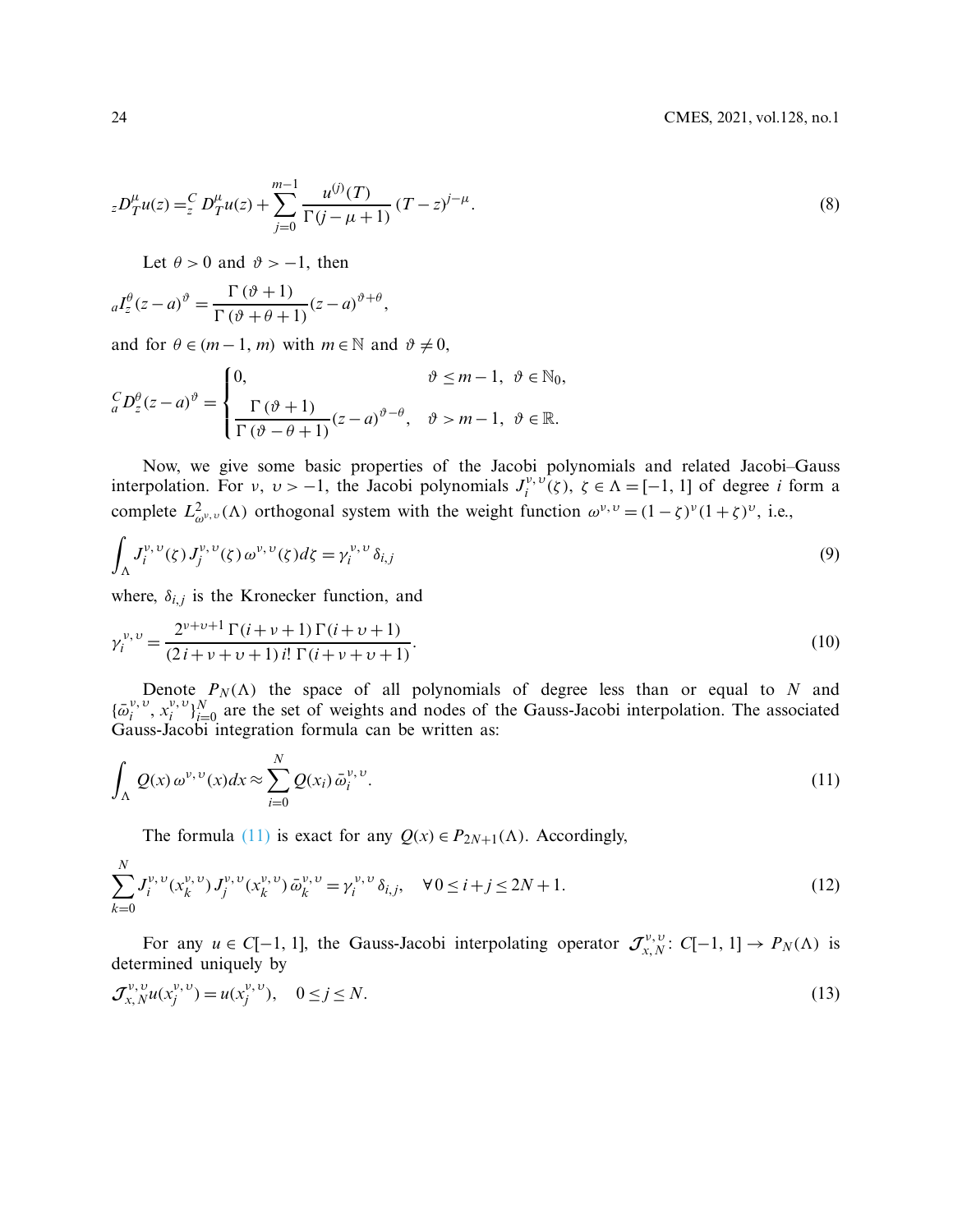CMES, 2021, vol.128, no.1 25

The above condition indicates that  $\mathcal{J}_{x,N}^{v,v} u = u$ ,  $\forall u \in P_N$ . Consequently, since  $\mathcal{J}_{x,N}^{v,v} u \in P_N$ , then we can write

$$
\mathcal{J}_{x,N}^{\nu,\nu} u(x) = \sum_{i=0}^{N} \hat{\upsilon}_i^{\nu,\nu} J_i^{\nu,\nu}(x), \quad \text{where } \hat{\upsilon}_i^{\nu,\nu} = \frac{1}{\gamma_i^{\nu,\nu}} \sum_{j=0}^{N} u(x_j) J_j^{\nu,\nu}(x_j) \bar{\omega}_j^{\nu,\nu}.
$$
 (14)

The Legendere polynomials can be obtained directly from the properties of the Jacobi polynomials by setting  $v = v = 0$  as  $L_i(x) = J_i^{0,0}(x)$ . In the following sections, we drop the parameters *ν* and *v* whenever  $v = v = 0$ .

#### **3 The Pseudo-Spectral Method**

We consider the system of two-point fractional boundary value problems [\(1\)](#page-1-0) with homogeneous boundary conditions. There is no loss of generality since this can always be accomplished by a simple change of variables.

<span id="page-4-0"></span>
$$
\begin{cases}\n\frac{C}{-1}D_z^{\mu}u(z) = f_L(z, u(z), v(z)), \\
\frac{C}{z}D_1^{\mu}v(z) = f_R(z, u(z), v(z)), \\
u(-1) = u'(-1) = v(1) = v'(1) = 0, \quad \mu \in (1, 2).\n\end{cases}
$$
\n(15)

<span id="page-4-1"></span>The above system is equivalent to the following system of weakly singular integral equations:

$$
\begin{cases}\nu(x) = \frac{1}{\Gamma(\mu)} \int_{-1}^{x} (x - \sigma)^{\mu - 1} f_L(\sigma, u(\sigma), v(\sigma)) d\sigma, \\
v(x) = \frac{1}{\Gamma(\mu)} \int_{x}^{1} (\sigma - x)^{\mu - 1} f_R(\sigma, u(\sigma), v(\sigma)) d\sigma.\n\end{cases} \tag{16}
$$

The variable transformations  $\sigma_1(x, \zeta) = \frac{x+1}{2}\zeta - \frac{1-x}{2}$  and  $\sigma_2(x, \zeta) = \frac{x+1}{2} - \frac{x-1}{2}\zeta$  are used in the first and second equations of the system  $(16)$  to convert the intervals  $(-1, x)$  and  $(x, 1)$  to the unit interval  $\Lambda$  as follows

<span id="page-4-2"></span>
$$
u(x) = \frac{1}{\Gamma(\mu)} \left(\frac{1+x}{2}\right)^{\mu} \int_{-1}^{1} (1-\zeta)^{\mu-1} f_L(\sigma_1(x,\zeta), u(\sigma_1(x,\zeta)), v(\sigma_1(x,\zeta))d\zeta, \tag{17}
$$

<span id="page-4-3"></span>
$$
v(x) = \frac{1}{\Gamma(\mu)} \left(\frac{1-x}{2}\right)^{\mu} \int_{-1}^{1} (1+\zeta)^{\mu-1} f_R(\sigma_2(x,\zeta), u(\sigma_2(x,\zeta)), v(\sigma_2(x,\zeta)))d\zeta.
$$
 (18)

<span id="page-4-4"></span>The Legendre spectral collocation scheme for [\(17\)](#page-4-2) and [\(18\)](#page-4-3) is to seek  $u_N(x)$  and  $v_N(x) \in$  $\mathbb{P}_N(\Lambda)$  with  $N \geq 1$ , such that

$$
u_N(x) = \frac{1}{\Gamma(\mu)} \mathcal{J}_{x,N} \left[ \left( \frac{x+1}{2} \right)^{\mu} \int_{-1}^{1} (1-\zeta)^{\mu-1} \mathcal{J}_{\zeta,N}^{\mu-1,0} f_L(\sigma_1(x,\zeta), u_N(\sigma_1(x,\zeta)), v_N(\sigma_1(x,\zeta)) d\zeta \right]
$$
(19)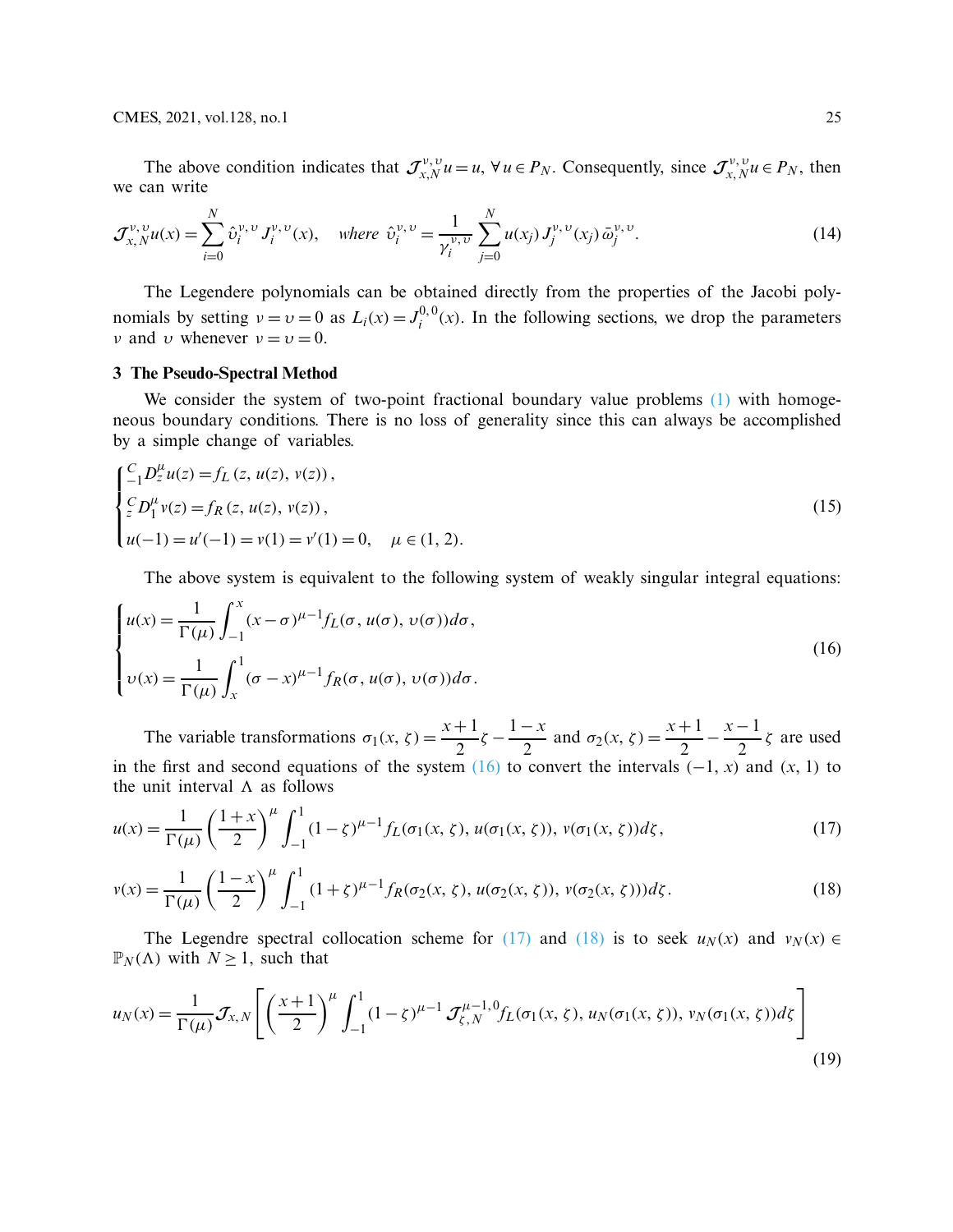<span id="page-5-0"></span>
$$
v_N(x) = \frac{1}{\Gamma(\mu)} \mathcal{J}_{x,N} \left[ \left( \frac{1-x}{2} \right)^{\mu} \int_{-1}^1 (1+\zeta)^{\mu-1} \mathcal{J}_{\zeta,N}^{0,\mu-1} f_R(\sigma_2(x,\zeta), u_N(\sigma_2(x,\zeta)), v_N(\sigma_2(x,\zeta))) d\zeta \right].
$$
\n(20)

We now describe the implementation procedure of  $(19)$ ,  $(20)$  in detail. We consider the following Legendre approximations

<span id="page-5-1"></span>
$$
u_N(x) = \sum_{r=0}^N \hat{u}_r L_r(x),
$$
  
\n
$$
\mathcal{J}_{x,N} \mathcal{J}_{\zeta,N}^{\mu-1,0} \left( \left( \frac{1+x}{2} \right)^{\mu} f_L(\sigma_1(x,\zeta), u_N(\sigma_1(x,\zeta)), v_N(\sigma_1(x,\zeta)) \right)
$$
  
\n
$$
= \sum_{q=0}^N \sum_{q'=0}^N \hat{\rho}_{q,q'} L_q(x) J_{q'}^{\mu-1,0}(\zeta),
$$
\n(21)

<span id="page-5-2"></span>and

$$
v_N(x) = \sum_{s=0}^N \hat{v}_s L_s(x),
$$
  
\n
$$
\mathcal{J}_{x,N} \mathcal{J}_{s,N}^{0,\mu-1} \left( \left( \frac{1-x}{2} \right)^{\mu} f_R(\sigma_2(x,\zeta), u_N(\sigma_2(x,\zeta)), v_N(\sigma_2(x,\zeta))) \right)
$$
  
\n
$$
= \sum_{r=0}^N \sum_{r'=0}^N \hat{\xi}_{r,r'} L_r(x) J_{r'}^{0,\mu-1}(\zeta).
$$
\n(22)

Then, by  $(21)$  and  $(9)$  direct computations lead to

$$
\frac{1}{\Gamma(\mu)} \int_{-1}^{1} (1 - \zeta)^{\mu - 1} \mathcal{J}_{x, N} \mathcal{J}_{\zeta, N}^{\mu - 1, 0} \left( \left( \frac{1 + x}{2} \right)^{\mu} f_L(\sigma_1(x, \zeta), u_N(\sigma_1(x, \zeta)), v_N(\sigma_1(x, \zeta))) \right) d\zeta
$$
\n
$$
= \frac{1}{\Gamma(\mu)} \sum_{q=0}^{N} \sum_{q'=0}^{N} \hat{\rho}_{q, q'} L_q(x) \int_{-1}^{1} (1 - \zeta)^{\mu - 1} J_{q'}^{\mu - 1, 0}(\zeta) d\zeta
$$
\n
$$
= \frac{2^{\mu}}{\Gamma(\mu + 1)} \sum_{q=0}^{N} \hat{\rho}_{q, 0} L_q(x).
$$
\n(23)

Applying  $(12)$  to  $(21)$ , one can verify readily that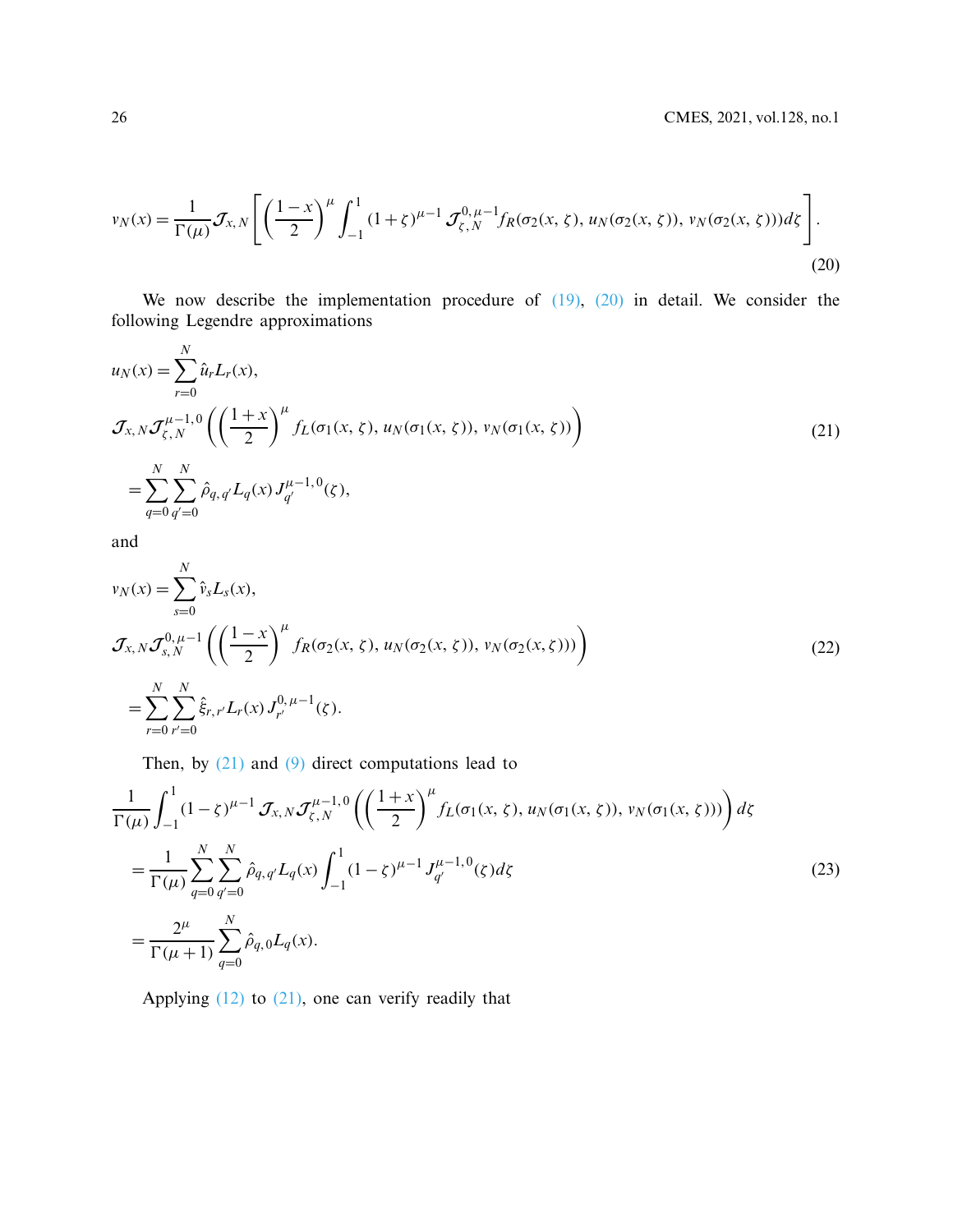$$
\hat{\rho}_{q,0} = \frac{\mu (2q+1)}{2^{\mu+1}} \sum_{i=0}^{N} \sum_{j=0}^{N} \left( \frac{x_i+1}{2} \right)^{\mu} \times f_L \left( \sigma_1(x_i, \zeta_j^{\mu-1,0}), u_N(\sigma_1(x_i, \zeta_j^{\mu-1,0})), v_N(\sigma_1(x_i, \zeta_j^{\mu-1,0})) \right) L_q(x_i) \bar{\omega}_i \bar{\omega}_j^{\mu-1,0}.
$$
\n(24)

Similarly

$$
\frac{1}{\Gamma(\mu)} \int_{-1}^{1} (1+s)^{\mu-1} \mathcal{J}_{x,N} \mathcal{J}_{\zeta,N}^{0,\mu-1} \left( \left( \frac{1-x}{2} \right)^{\mu} f_R(\sigma_2(x,\zeta), u_N(\sigma_2(x,\zeta)), v_N(\sigma_2(x,\zeta)) \right) d\zeta
$$
\n
$$
= \frac{1}{\Gamma(\mu)} \sum_{r=0}^{N} \sum_{r'=0}^{N} \hat{\xi}_{r,r'} L_r(x) \int_{-1}^{1} (1+\zeta)^{\mu-1} J_r^{0,\mu-1}(s) d\zeta
$$
\n
$$
= \frac{2^{\mu}}{\Gamma(\mu+1)} \sum_{r=0}^{N} \hat{\xi}_{r,0} L_r(x).
$$
\n(25)

Using  $(12)$ – $(22)$  yields

$$
\hat{\xi}_{r,0} = \frac{\mu (2r+1)}{2^{\mu+1}} \sum_{i=0}^{N} \sum_{j=0}^{N} \left( \frac{1 - x_i}{2} \right)^{\mu} \times f_R(\sigma_2(x_i, \zeta_j^{0, \mu-1}), u_N(\sigma_2(x_i, \zeta_j^{0, \mu-1})), v_N(\sigma_2(x_i, \zeta_j^{0, \mu-1})) L_r(x_i) \bar{\omega}_i \bar{\omega}_j^{0, \mu-1}.
$$
\n(26)

<span id="page-6-0"></span>Hence, by using  $(17)$ – $(26)$  we deduce that

$$
\sum_{i=0}^{N} \hat{u}_i L_i(x) = \frac{2^{\mu}}{\Gamma(\mu + 1)} \sum_{i=0}^{N} \hat{\rho}_{i,0} L_i(x),
$$
\n(27)

$$
\sum_{i=0}^{N} \hat{v}_i L_i(x) = \frac{2^{\mu}}{\Gamma(\mu + 1)} \sum_{i=0}^{N} \hat{\xi}_{i,0} L_i(x).
$$
 (28)

Finally, using [\(9\)](#page-3-1) we obtain

$$
\hat{u}_i = \frac{2^{\mu}}{\Gamma(\mu + 1)} \hat{\rho}_{i,0}, \quad 0 \le i \le N,
$$
\n(29)

$$
\hat{v}_i = \frac{2^{\mu}}{\Gamma(\mu + 1)} \hat{\xi}_{i,0}, \quad 0 \le i \le N. \tag{30}
$$

This system of equations can be solved for  $\hat{u}_i$  and  $\hat{v}_i$ . Then by using [\(21\)](#page-5-1) and [\(22\),](#page-5-2) we obtain an approximate solution for the problem [\(1\).](#page-1-0)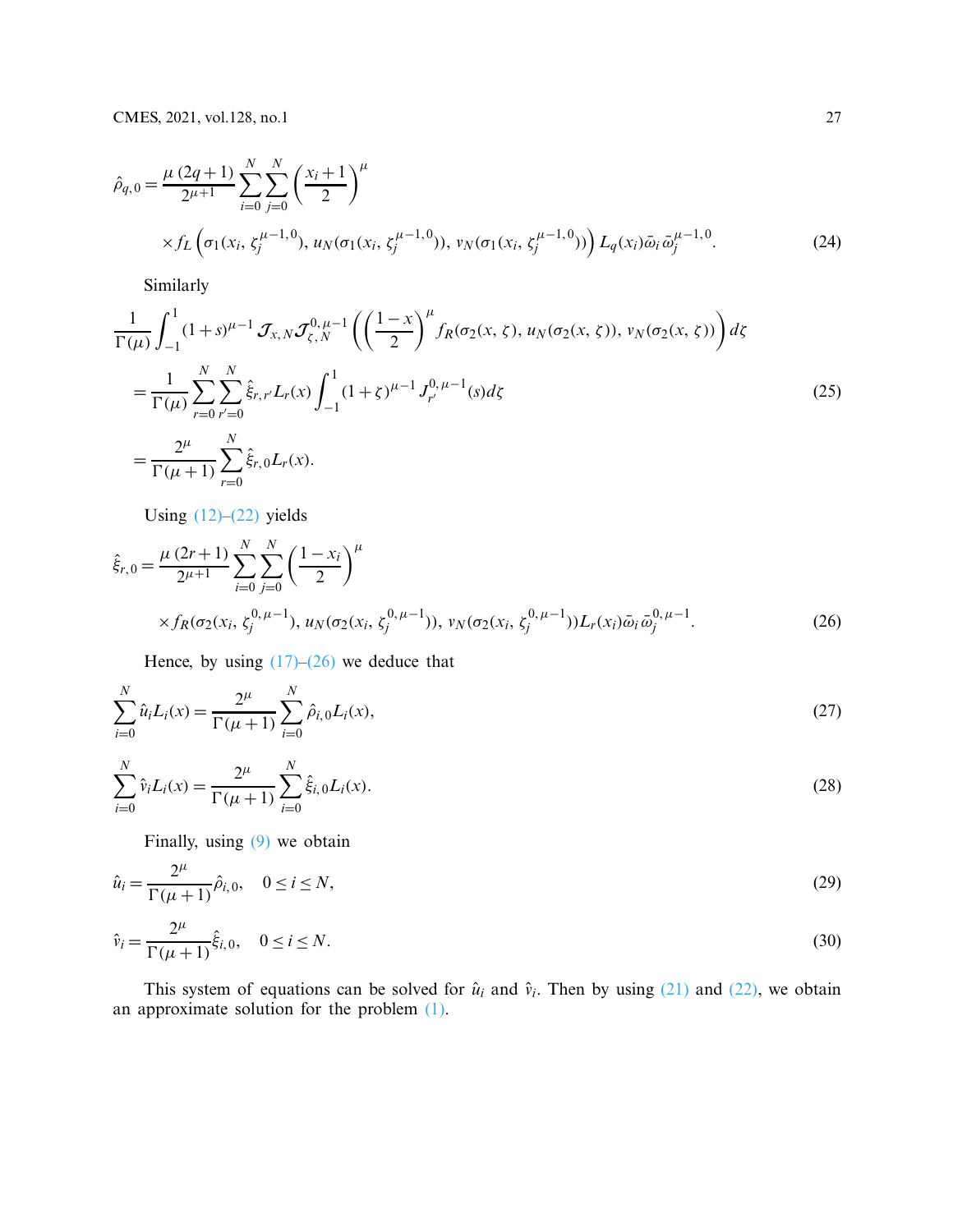#### **4 Convergence Analysis**

#### *4.1 Auxiliary Lemmas*

In this section, we introduce some functional spaces. We denote  $\partial_x^m g(x)$  to be the *m*th derivative of *g* i.e.,  $\partial_x^m g(x) := \frac{d^m g}{dx^m}(x)$ . We also denote the  $L^2_{\omega^v,\mu}(\Lambda)$  inner product and norm by

$$
(g, h)_{\omega^{\nu,\mu}} := \int_{\Lambda} g(x) h(x) \, \omega^{\nu,\mu} dx,\tag{31}
$$

$$
\|g\|_{\omega^{\nu,\mu}} := \left(\int_{\Lambda} |g(x)|^2 \,\omega^{\nu,\mu} dx\right)^{\frac{1}{2}}.\tag{32}
$$

**Definition 4.** Let  $s \ge 1$  be an integer. The Sobolev space  $H_{\omega^{\nu,\mu}}^s$  is defined as

$$
H^{s}_{\omega^{\nu,\mu}}(\Lambda) := \{ g \in L^{2}_{\omega^{\nu,\mu}}(\Lambda) : \partial_{x}^{m} g \in L^{2}_{\omega^{\nu,\mu}}(\Lambda), \ 0 \leq m \leq s \},\tag{33}
$$

with the inner product and norm

$$
(g, v)_{H^s_{\omega^v,\mu}} = \sum_{m=0}^s (\partial_x^m g, \partial_x^m v)_{\omega^v,\mu},
$$
\n(34)

$$
||g||_{H^s_{\omega^{\nu,\mu}}} = (g, \nu)^{\frac{1}{2}}_{H^s_{\omega^{\nu,\mu}}}.
$$
\n(35)

**Definition 5.** For a non-negative integer *s*. The weighted Jacobi non-uniformly Sobolev space  $B^s_{\omega^{\nu,\mu}}$  is defined as

$$
B_{\omega^{\nu,\mu}}^{s}(\Lambda) := \{ g \colon \partial_{x}^{m} g \in L_{\omega^{\nu+m,\mu+m}}^{2}(\Lambda), \ 0 \leq m \leq s \}. \tag{36}
$$

with the inner product, norm, and semi-norm

$$
(g, v)_{B^{s}_{\omega^{v}, \mu}} = \sum_{m=0}^{s} (\partial_{x}^{m} g, \partial_{x}^{m} v)_{\omega^{v+m, \mu+m}},
$$
\n(37)

$$
||g||_{B_{\omega^{v,\mu}}^s} = (g, g)_{B_{\omega^{v+m,\mu+m}}}^{\frac{1}{2}}.
$$
\n(38)

In particular,  $L^2(\Lambda) = B^0_{\omega^{0,0}}(\Lambda)$  and  $||.|| = ||.||_{\omega^{0,0}}$ . It is obvious that  $H^s_{\omega^{\nu,\mu}}(\Lambda)$  is a subspace of  $B^s_{\omega^{\nu,\mu}}(\Lambda)$ , that is

$$
\| u \|_{B^s_{\omega^v,\mu}} \leq c \| u \|_{H^s_{\omega^v,\mu}}.
$$

The space  $L^{\infty}(\Lambda)$  is defined with the norm  $|| u ||_{∞} = esssup$ *x*∈Λ  $|u(x)|.$  (39)

**Lemma 1.** (cf. [\[40](#page-20-3)]) Let  $v, \mu > -1$ , then for any  $u \in B^s_{\omega^{v},\mu}(\Lambda)$  with  $s \ge 1$  and  $0 \le k \le s \le N+1$ ,  $\|\partial_x^k (u - \mathcal{J}_{x,N}^{\nu,\mu} u)\|_{\omega^{\nu+k,\mu+k}} \le cN^{k-s} \|\partial_x^s u\|_{\omega^{\nu+k,\mu+k}},$ (40)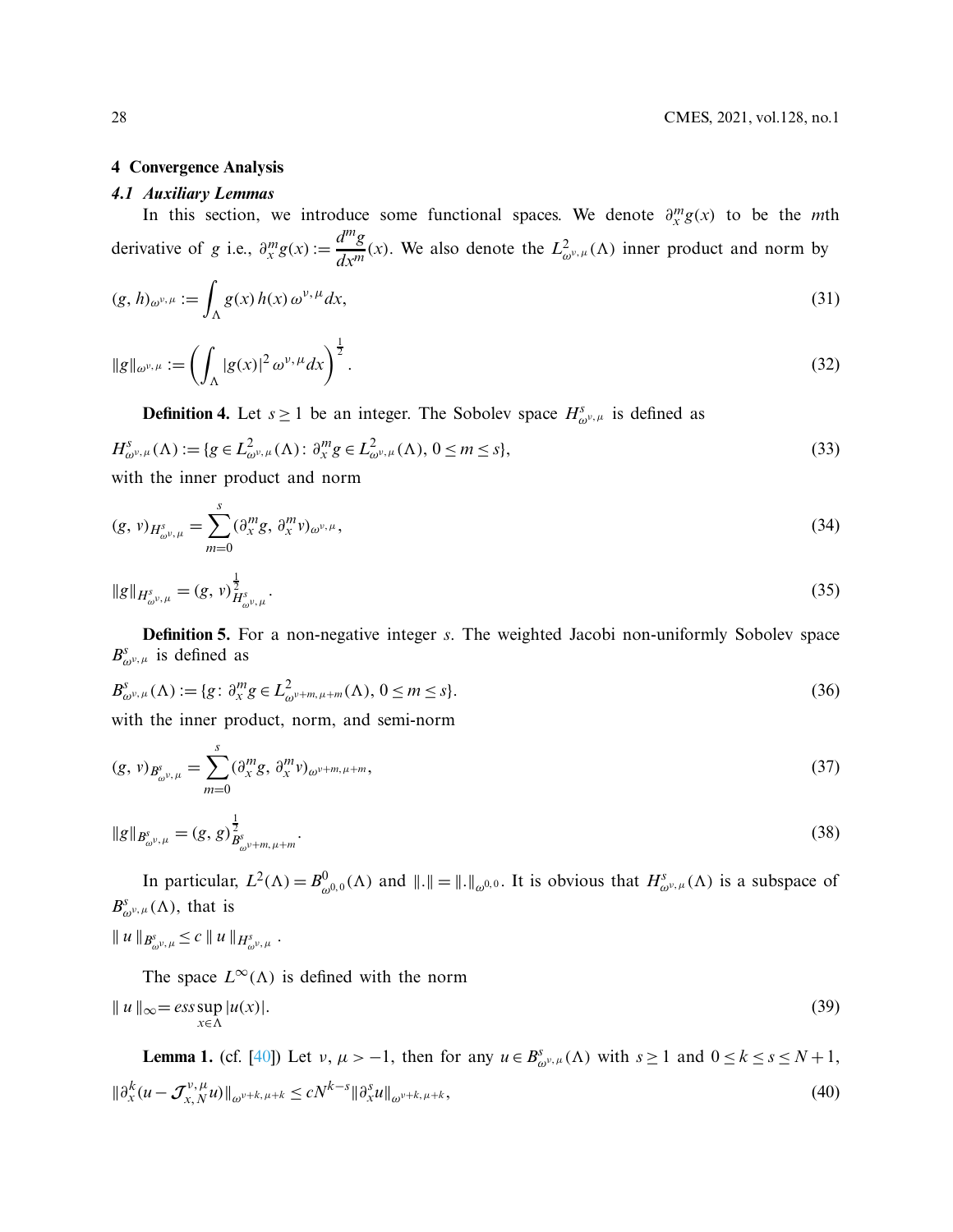where  $\mathcal{J}_{x,N}^{\nu,\mu}$  is the Gauss-Jacobi interpolation operator.

**Lemma 2.** (cf. [40]) For any 
$$
u \in H^s(\Lambda)
$$
 with  $0 \le s \le N + 1$ ,  

$$
||u - \mathcal{J}_{x,N}u||_{\infty} \le cN^{\frac{3}{4} - s} ||\partial_x^s u||_{\infty}.
$$
 (41)

**Lemma 3.** (cf. [\[41](#page-20-4)]) Let  $\{F_i(x)\}_{i=0}^N$  be the *N*th interpolation Lagrange polynomials related to the  $N+1$  Gauss points of the Jacobi polynomial. Then,

$$
\|\mathcal{J}_N^{\nu,\,\mu}\|_{\infty} := \max_{x \in \Lambda} \sum_{i=0}^N |F_i(x)| = \begin{cases} O(\log N), & -1 < \nu, \,\mu \le -\frac{1}{2}, \\ O(N^{\nu + \frac{1}{2}}), & \nu = \max(\nu, \,\mu), \text{ otherwise.} \end{cases}
$$
(42)

Let  $\zeta_i^{\mu-1,0}$  be the Gauss-Jacobi nodes in  $\Lambda$  and  $\sigma_{1,i}^{\mu-1,0} = \sigma_1(x, \zeta_i^{\mu-1,0})$ . The mapped Gauss-Jacobi interpolating operator  $x \tilde{\mathcal{J}}_{\sigma, N}^{\mu-1,0}$ :  $C(-1, x) \to P_N(-1, x)$  is given as

$$
x\tilde{\mathcal{J}}_{\sigma,N}^{\mu-1,0}u(\sigma_i^{\mu-1,0}) = u(\sigma_i^{\mu-1,0}), \quad 0 \le i \le N. \tag{43}
$$

Hence

$$
x\tilde{\mathcal{J}}_{\sigma,N}^{\mu-1,0}u(\sigma_i^{\mu-1,0}) = u(\sigma_i^{\mu-1,0}) = u(\sigma_1(x,\zeta_i^{\mu-1,0})) = x\mathcal{J}_{\sigma,N}^{\mu-1,0}u(\sigma_1(x,\zeta_i^{\mu-1,0})),
$$
\n(44)

$$
x\tilde{\mathcal{J}}_{\sigma,N}^{\mu-1,0}u(\sigma) = \mathcal{J}_{\zeta,N}^{\mu-1,0}u(\sigma_1(x,\,\zeta))\bigg|_{\zeta=\frac{2\sigma_1}{1+x}+\frac{1-x}{1+x}}.\tag{45}
$$

It is not difficult to obtain the following results

$$
\int_{-1}^{x} (x - \sigma)^{\mu - 1} x \tilde{\mathcal{J}}_{\sigma, N}^{\mu - 1, 0} f_L(\sigma, u(\sigma), v(\sigma)) d\sigma
$$
\n
$$
= \left(\frac{1 + x}{2}\right)^{\mu} \int_{-1}^{1} (1 - \zeta)^{\mu - 1} \mathcal{J}_{\zeta, N}^{\mu - 1, 0} f_L(\sigma_1(x, \zeta), u(\sigma_1(x, \zeta)), v(\sigma_1(x, \zeta))) d\zeta
$$
\n
$$
= \left(\frac{1 + x}{2}\right)^{\mu} \sum_{j=0}^{N} f_L\left(\sigma_1(x, \zeta_j^{\mu - 1, 0}), u(\sigma_1(x, \zeta_j^{\mu - 1, 0})), v(\sigma_1(x, \zeta_j^{\mu - 1, 0}))\right) \tilde{\omega}_j^{\mu - 1, 0}
$$
\n
$$
= \left(\frac{1 + x}{2}\right)^{\mu} \sum_{j=0}^{N} f_L\left(\sigma_{1,j}^{\mu - 1, 0}, u(\sigma_{1,j}^{\mu - 1, 0}), v(\sigma_{1,j}^{\mu - 1, 0})\right) \tilde{\omega}_j^{\mu - 1, 0}.
$$
\n(46)

<span id="page-8-1"></span><span id="page-8-0"></span>Similarly

$$
\int_{-1}^{x} (x - \sigma)^{\mu - 1} \left( x \tilde{\mathcal{J}}_{\sigma, N}^{\mu - 1, 0} f_L(\sigma, u(\sigma), v(\sigma)) \right)^2 d\sigma
$$
\n
$$
= \left( \frac{1 + x}{2} \right)^{\mu} \sum_{j=0}^{N} f_L^2 \left( \sigma_{1,j}^{\mu - 1, 0}, u(\sigma_{1,j}^{\mu - 1, 0}), v(\sigma_{1,j}^{\mu - 1, 0}) \right) \tilde{\omega}_j^{\mu - 1, 0}.
$$
\n(47)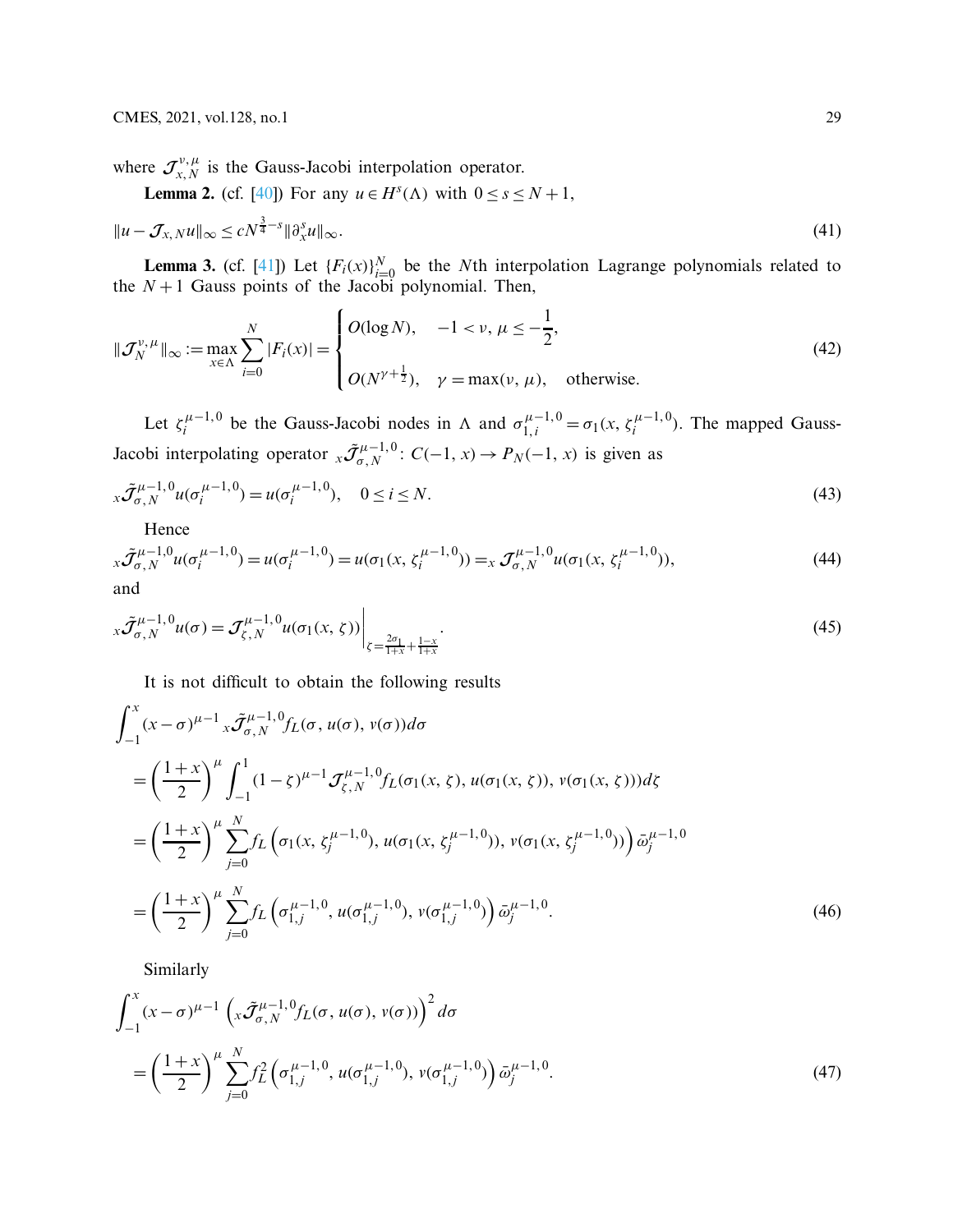We denote  $J$  to be the identity operator. Then, for any  $1 \leq s \leq N+1$  we have

$$
\int_{-1}^{x} (x - \sigma)^{\mu - 1} \left| \mathcal{J} - x \tilde{\mathcal{J}}_{\sigma, N}^{\mu - 1, 0} u(\sigma) \right|^2 d\sigma
$$
\n
$$
= \left( \frac{1 + x}{2} \right)^{\mu} \int_{-1}^{1} (1 - \zeta)^{\mu - 1} \left| \left( \mathcal{J} - \mathcal{J}_{\zeta, N}^{\mu - 1, 0} \right) u(\sigma_1(x, \zeta)) \right|^2 d\zeta
$$
\n
$$
\leq c N^{-2s} \left( \frac{1 + x}{2} \right)^{\mu} \int_{-1}^{1} (1 - \zeta)^{\mu + s - 1} (1 + \zeta)^s \left| \frac{\partial^s}{\partial \zeta} u(\sigma_1(x, \zeta)) \right|^2 d\zeta
$$
\n
$$
= c N^{-2s} \int_{-1}^{x} (x - \sigma)^{\mu + s - 1} (1 + \sigma)^s \left| \frac{\partial^s}{\partial \zeta} u(\sigma) \right|^2 d\sigma
$$
\n(48)

Let  $\zeta_i^{0,\mu-1}$  be the Jacobi-Gauss nodes in  $\Lambda$  and  $\zeta_{2,i}^{0,\mu-1} = \sigma_2(x, \zeta_i^{0,\mu-1})$ . The mapped Jacobi-Gauss interpolation operator  $x \tilde{\mathcal{J}}_{\zeta,N}^{0,\mu-1}$ :  $C(x, 1) \to P_N(x, 1)$  is defined by

$$
x\tilde{\mathcal{J}}_{\sigma,N}^{0,\,\mu-1}v(\zeta_i^{0,\,\mu-1})=v(\zeta_i^{0,\,\mu-1}),\quad 0\leq i\leq N.
$$
\n(49)

<span id="page-9-1"></span>Hence,

$$
x\tilde{\mathcal{J}}_{\sigma,N}^{0,\mu-1}v(\zeta_i^{0,\mu-1}) = v(\zeta_i^{0,\mu-1}) = v(\sigma_2(x,\zeta_i^{0,\mu-1})) =_x \mathcal{J}_{\zeta,N}^{0,\mu-1}v(\sigma_2(x,\zeta_i^{0,\mu-1}))
$$
\n(50)

$$
x\tilde{\mathcal{J}}_{\zeta,N}^{0,\mu-1}v(\zeta) = \mathcal{J}_{\zeta,N}^{0,\mu-1}v(\sigma_2(x,\zeta))\bigg|_{\zeta=\frac{2\sigma_2}{1-x}-\frac{1+x}{1-x}}
$$
(51)

We can also derive the following results

$$
\int_{x}^{1} (\sigma - x)^{\mu - 1} x \tilde{\mathcal{J}}_{\sigma, N}^{0, \mu - 1} f_R(\sigma, u(\sigma), v(\sigma)) d\sigma
$$
\n
$$
= \left(\frac{1 - x}{2}\right)^{\mu} \int_{-1}^{1} (1 + \zeta)^{\mu - 1} \mathcal{J}_{\zeta, N}^{0, \mu - 1} f_R(\sigma_2(x, \zeta), u(\sigma_2(x, \zeta)), v(\sigma_2(x, \zeta))) d\zeta
$$
\n
$$
= \left(\frac{1 - x}{2}\right)^{\mu} \sum_{j=0}^{N} f_R\left(\sigma_2(x, \zeta_j^{0, \mu - 1}), u(\sigma_2(x, \zeta_j^{0, \mu - 1}), v(\sigma_2(x, \zeta_j^{0, \mu - 1}))\right) \tilde{\omega}_j^{0, \mu - 1}
$$
\n
$$
= \left(\frac{1 - x}{2}\right)^{\mu} \sum_{j=0}^{N} f_R\left(\sigma_{2,j}^{0, \mu - 1}, u(\sigma_{2,j}^{0, \mu - 1}), v(\sigma_{2,j}^{0, \mu - 1})\right) \tilde{\omega}_j^{0, \mu - 1}.
$$
\n(52)

<span id="page-9-0"></span>Similarly

$$
\int_{x}^{1} (\sigma - x)^{\mu - 1} \left( x \tilde{\mathcal{J}}_{\sigma, N}^{0, \mu - 1} f_R(\sigma, u(\sigma), v(\sigma)) \right)^2 d\zeta
$$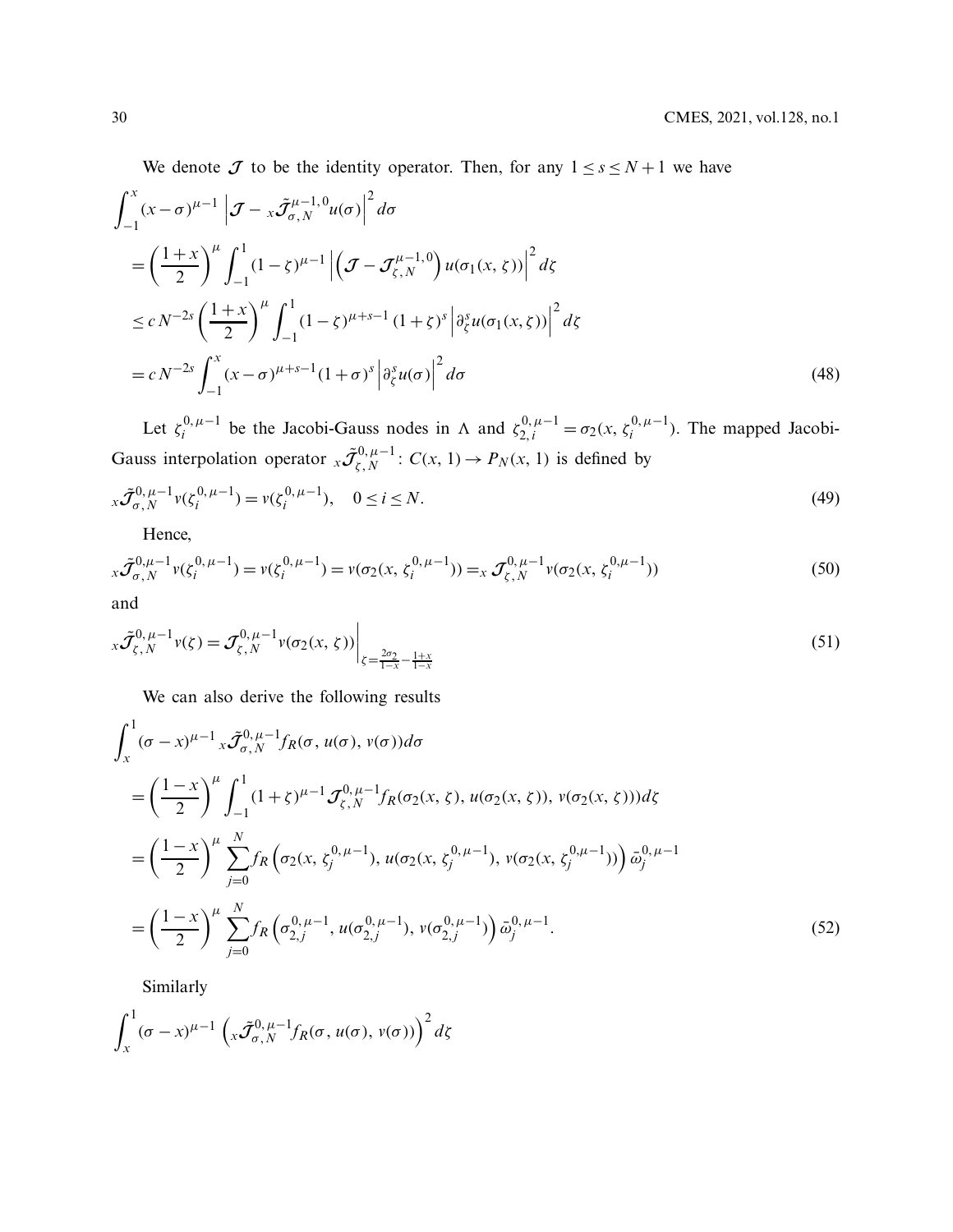$$
= \left(\frac{1-x}{2}\right)^{\mu} \sum_{j=0}^{N} f_R^2 \left(\sigma_{2,j}^{0,\mu-1}, u(\sigma_{2,j}^{0,\mu-1}), v(\sigma_{2,j}^{0,\mu-1})\right) \bar{\omega}_j^{0,\mu-1}, \tag{53}
$$

and

$$
\int_{x}^{1} (\sigma - x)^{\mu - 1} \left| \mathcal{J} - x \tilde{\mathcal{J}}_{\sigma, N}^{0, \mu - 1} v(\sigma) \right|^{2} d\sigma
$$
\n
$$
= \left( \frac{1 - x}{2} \right)^{\mu} \int_{-1}^{1} (1 + \zeta)^{\mu - 1} \left| \left( \mathcal{J} - \mathcal{J}_{\zeta, N}^{0, \mu - 1} \right) v(\sigma_{2}(x, \zeta)) \right|^{2} d\zeta
$$
\n
$$
\leq c N^{-2s} \left( \frac{1 - x}{2} \right)^{\mu} \int_{-1}^{1} (1 + \zeta)^{\mu + s - 1} (1 - \zeta)^{s} \left| \frac{\partial_{\zeta}^{s} v(\sigma_{2}(x, \zeta))}{\partial \zeta} \right|^{2} d\zeta
$$
\n
$$
= c N^{-2s} \int_{x}^{1} (\sigma - x)^{\mu + s - 1} (1 - \sigma)^{s} \left| \frac{\partial_{\zeta}^{s} v(\sigma)}{\partial \zeta} \right|^{2} d\sigma. \tag{54}
$$

## *4.2 Error Analysis in L*2*-Norm*

In this section, we analyze the numerical errors of the systems [\(19\)](#page-4-4) and [\(20\).](#page-5-0) Let  $E = |E_u| +$  $|E_v|$ , where  $E_u = u - u_N$ ,  $E_v = v - v_N$  and denote by  $\mathcal J$  to be the identity operator.

**Lemma 4.** The following inequality holds

$$
||E|| \le ||E_u|| + ||E_v|| \le \sum_{i=1}^{6} ||E_i|| \tag{55}
$$

where

$$
E_1 = u(x) - \mathcal{J}_{x,N} u(x),
$$
  
\n
$$
E_2 = v(x) - \mathcal{J}_{x,N} v(x),
$$
  
\n
$$
E_3 = \frac{1}{\Gamma(\mu)} \mathcal{J}_{x,N} \int_{-1}^{x} (x - \sigma)^{\mu-1} (\mathcal{J} - x \bar{\mathcal{J}}_{\sigma,N}^{\mu-1,0}) f_L(\sigma, u(\sigma), v(\sigma)) d\sigma,
$$
  
\n
$$
E_4 = \frac{1}{\Gamma(\mu)} \mathcal{J}_{x,N} \int_{x}^{1} (\sigma - x)^{\mu-1} (\mathcal{J} - x \bar{\mathcal{J}}_{\sigma,N}^{0,\mu-1}) f_R(\sigma, u(\sigma), v(\sigma)) d\sigma,
$$
  
\n
$$
E_5 = \frac{1}{\Gamma(\mu)} \mathcal{J}_{x,N} \int_{-1}^{x} (x - \sigma)^{\mu-1} x \bar{\mathcal{J}}_{\sigma,N}^{\mu-1,0} (f_L(\sigma, u(\sigma), v(\sigma)) - f_L(\sigma, u_N(\sigma), v_N(\sigma))) d\sigma,
$$
  
\n
$$
E_6 = \frac{1}{\Gamma(\mu)} \mathcal{J}_{x,N} \int_{x}^{1} (\sigma - x)^{\mu-1} x \bar{\mathcal{J}}_{\sigma,N}^{0,\mu-1} (f_R(\sigma, u(\sigma), v(\sigma)) - f_R(\sigma, u_N(\sigma), v_N(\sigma))) d\sigma.
$$

<span id="page-10-1"></span>**Proof.** It follows from  $(16)$  and  $(46)$  that

$$
\mathcal{J}_{x,N}u(x) = \frac{1}{\Gamma(\mu)} \mathcal{J}_{x,N} \int_{-1}^{x} (x - \sigma)^{\mu-1} f_L(\sigma, u(\sigma), v(\sigma)) d\sigma,
$$
\n(56)

<span id="page-10-0"></span>
$$
u_N(x) = \frac{1}{\Gamma(\mu)} \mathcal{J}_{x,N} \int_{-1}^x (x - \sigma)^{\mu-1} x \overline{\mathcal{J}}_{\sigma,N}^{\mu-1,0} f_L(\sigma, u_N(\sigma), v_N(\sigma)) d\sigma.
$$
 (57)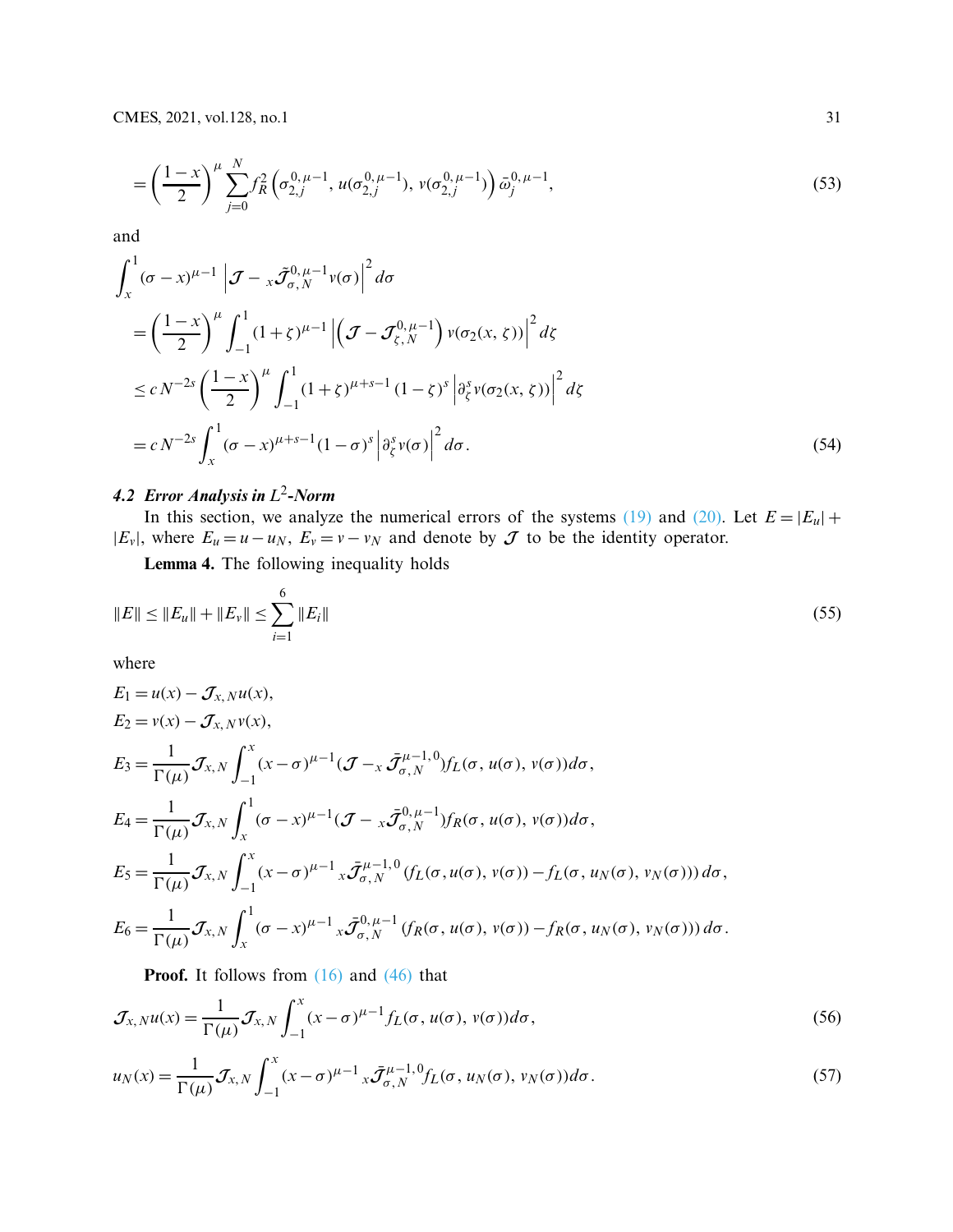Subtracting [\(57\)](#page-10-0) from [\(56\)](#page-10-1) yields

$$
\mathcal{J}_{x,N}u(x) - u_N(x) = \frac{1}{\Gamma(\mu)} \mathcal{J}_{x,N} \int_{-1}^{x} (x - \sigma)^{\mu-1} \times \left( f_L(\sigma, u(\sigma), v(\sigma)) - x \mathcal{J}_{\sigma,N}^{\mu-1,0} f_L(\sigma, u_N(\sigma), v_N(\sigma)) d\sigma \right)
$$
(58)

<span id="page-11-2"></span><span id="page-11-1"></span>Similarly, from  $(16)$  and  $(52)$  we deduce that

$$
\mathcal{J}_{x,N}\nu(x) = \frac{1}{\Gamma(\mu)}\mathcal{J}_{x,N}\int_{x}^{1} (\sigma - x)^{\mu-1} f_{R}(\sigma, u(\sigma), v(\sigma))d\sigma,
$$
\n(59)

<span id="page-11-0"></span>
$$
v_N(x) = \frac{1}{\Gamma(\mu)} \mathcal{J}_{x,N} \int_x^1 (\sigma - x)^{\mu - 1} x \overline{\mathcal{J}}_{\sigma, N}^{0,\,\mu - 1} f_R(\sigma, u_N(\sigma), v_N(\sigma)) d\sigma.
$$
 (60)

<span id="page-11-3"></span>Subtracting [\(60\)](#page-11-0) from [\(59\)](#page-11-1) yields

$$
\mathcal{J}_{x,N}\nu(x) - \nu_N(x) = \frac{1}{\Gamma(\mu)} \mathcal{J}_{x,N} \int_x^1 (\sigma - x)^{\mu - 1} \times \left( f_R(\sigma, u(\sigma), v(\sigma)) - x \overline{\mathcal{J}}_{\sigma, N}^{0, \mu - 1} f_R(\sigma, u_N(\sigma), v_N(\sigma)) d\sigma \right), \tag{61}
$$

and adding [\(58\)](#page-11-2) and [\(61\)](#page-11-3) yields

$$
\mathcal{J}_{x,N}u(x) - u_N(x) + \mathcal{J}_{x,N}v(x) - v_N(x)
$$
\n
$$
= \frac{1}{\Gamma(\mu)} \mathcal{J}_{x,N} \int_{-1}^{x} (x - \sigma)^{\mu-1} \left( f_L(\sigma, u(\sigma), v(\sigma)) - x \tilde{\mathcal{J}}_{\sigma,N}^{\mu-1,0} f_L(\sigma, u_N(\sigma), v_N(\sigma)) d\sigma \right)
$$
\n
$$
+ \frac{1}{\Gamma(\mu)} \mathcal{J}_{x,N} \int_{x}^{1} (\sigma - x)^{\mu-1} \left( f_R(\sigma, u(\sigma), v(\sigma)) - x \tilde{\mathcal{J}}_{\sigma,N}^{0,\mu-1} f_R((\sigma, u_N(\sigma), v_N(\sigma)) d\sigma \right). \tag{62}
$$

The above equation can be rewritten as

$$
\mathcal{J}_{x,N}u(x) - u_N(x) + \mathcal{J}_{x,N}v(x) - v_N(x)
$$
\n
$$
= \frac{1}{\Gamma(\mu)} \mathcal{J}_{x,N} \int_{-1}^{x} (x - \sigma)^{\mu-1} (\mathcal{J} - x \bar{\mathcal{J}}_{\sigma,N}^{\mu-1,0}) f_L(\sigma, u(\sigma), v(\sigma)) d\sigma
$$
\n
$$
+ \frac{1}{\Gamma(\mu)} \mathcal{J}_{x,N} \int_{-1}^{x} (x - \sigma)^{\mu-1} x \bar{\mathcal{J}}_{\sigma,N}^{\mu-1,0} (f_L(\sigma, u(\sigma), v(\sigma)) - f_L(\sigma, u_N(\sigma), v_N(\sigma))) d\sigma
$$
\n
$$
+ \frac{1}{\Gamma(\mu)} \mathcal{J}_{x,N} \int_{x}^{1} (\sigma - x)^{\mu-1} (\mathcal{J} - x \bar{\mathcal{J}}_{\sigma,N}^{0,\mu-1}) f_R(\sigma, u(\sigma), v(\sigma)) d\sigma
$$
\n
$$
+ \frac{1}{\Gamma(\mu)} \mathcal{J}_{x,N} \int_{x}^{1} (\sigma - x)^{\mu-1} x \bar{\mathcal{J}}_{\sigma,N}^{0,\mu-1} (f_R(\sigma, u(\sigma), v(\sigma)) - f_R(\sigma, u_N(\sigma), v_N(\sigma))) d\sigma.
$$
\n(63)

The desired result follows immediately from the above.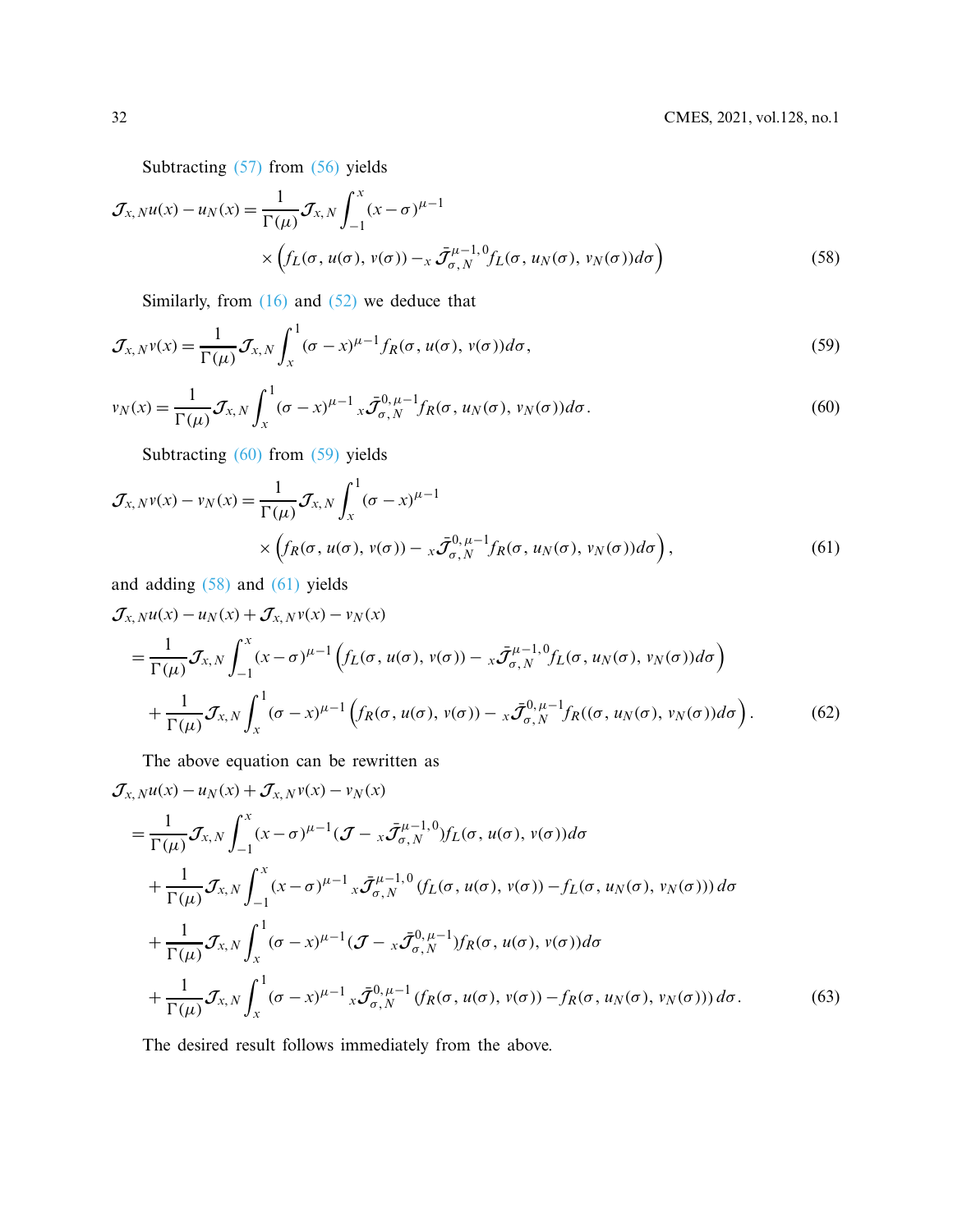<span id="page-12-1"></span><span id="page-12-0"></span>Throughout this section, we suppose that  $f_L$  and  $f_R$  fulfil the Lipschitz conditions

$$
|f_L(z, u_1(z), v_1(z)) - f_L(z, u_2(z), v_2(z))| \le L_{11} |u_1 - u_2| + L_{11} |v_1 - v_2|,
$$
  
\n
$$
|f_r(z, u_1(z), v_1(z)) - f_r(z, u_2(z), v_2(z))| \le L_{22} |u_1 - u_2| + L_{22} |v_1 - v_2|,
$$
\n(64)

with the Lipschitz positive constants  $L_{11}$  and  $L_{22}$ , are chosen such that

$$
L_{11} + L_{22} \le \frac{\Gamma(\lambda + 1)}{2^{\lambda}}.\tag{65}
$$

**Theorem 2.** Let  $u_N(x)$  and  $v_N(x)$  be the solutions of the systems of [Eqs. \(17\)](#page-4-2) and [\(18\),](#page-4-3) respectively,  $u \in B^s_{\omega^{s,s}}(\Lambda)$  and  $v \in B^s_{\omega^{s,s}}(\Lambda)$ , with integer  $1 \le s \le N+1$  and  $N \ge 1$ . Then we have the following estimate

$$
\|E_u\| + \|E_v\| \le cN^{-s} \left( \left\|\partial_x^s u\right\|_{\omega^{s,s}} + \left\|\partial_x^s v\right\|_{\omega^{s,s}} + \left\|\partial_x^s f_L(\cdot, u) \cdot), v(\cdot) \right) \right\|_{\omega^{\mu+s-1,s}} + \left\|\partial_x^s f_R(\cdot, u) \cdot), v(\cdot) \right) \right\|_{\omega^{s,\mu+s-1}} \tag{66}
$$

**Proof.** Using Lemma (4), we get

$$
||E_1|| \le cN^{-s} ||\partial_x^s u(x)||,
$$
\nand

\n
$$
(67)
$$

$$
\mathbb{E} \mathbb{E} \mathbb{E} \times \mathcal{M}
$$

 $||E_2||$  ≤  $cN^{-s}$   $||\partial_x^s$  $\int_{x}^{s} v(x)$ ||. (68)

We now estimate  $||E_3||$ . Using the Gauss-Legendre integration formula  $(11)$ , we have

$$
||E_3|| = \left\| \frac{1}{\Gamma(\mu)} \mathcal{J}_{x,N} \int_{-1}^{x} (x - \sigma)^{\mu-1} (\mathcal{J} - x \bar{\mathcal{J}}_{\sigma,N}^{\mu-1,0}) f_L(\sigma, u(\sigma), v(\sigma)) d\sigma \right\|
$$
  
\n
$$
= \left[ \frac{1}{\Gamma(\mu)} \int_{-1}^{1} \left( \mathcal{J}_{x,N} \int_{-1}^{x} (x - \sigma)^{\mu-1} (\mathcal{J} - x \bar{\mathcal{J}}_{\sigma,N}^{\mu-1,0}) f_L(\sigma, u(\sigma), v(\sigma)) d\sigma \right)^2 dx \right]^{\frac{1}{2}}
$$
  
\n
$$
= \left[ \frac{1}{\Gamma(\mu)} \sum_{j=0}^{N} \bar{\omega}_j \left( \int_{-1}^{x_j} (x_j - \sigma)^{\mu-1} (\mathcal{J} - x_j \bar{\mathcal{J}}_{\sigma,N}^{\mu-1,0}) f_L(\sigma, u(\sigma), v(\sigma)) d\sigma \right)^2 \right]^{\frac{1}{2}},
$$
(69)

using the Cauchy-Schwarz inequality, we further get

$$
||E_3|| \leq \left[ \frac{1}{\Gamma(\mu)} \sum_{j=0}^N \bar{\omega}_j \int_{-1}^{x_j} (x_j - \sigma)^{\mu-1} d\sigma \int_{-1}^{x_j} (x_j - \sigma)^{\mu-1} \left| (\mathcal{J} - x_j \bar{\mathcal{J}}_{\sigma,N}^{\mu-1,0}) f_L(\sigma, u(\sigma), v(\sigma)) \right|^2 d\sigma \right]^{\frac{1}{2}}
$$
  

$$
\leq \left[ \frac{1}{\Gamma(\mu+1)} \sum_{j=0}^N \bar{\omega}_j (x_j + 1)^{\mu} \int_{-1}^{x_j} (x_j - \sigma)^{\mu-1} \left| (\mathcal{J} - x_j \bar{\mathcal{J}}_{\sigma,N}^{\mu-1,0}) f_L(\sigma, u(\sigma), v(\sigma)) \right|^2 d\sigma \right]^{\frac{1}{2}}, \quad (70)
$$

1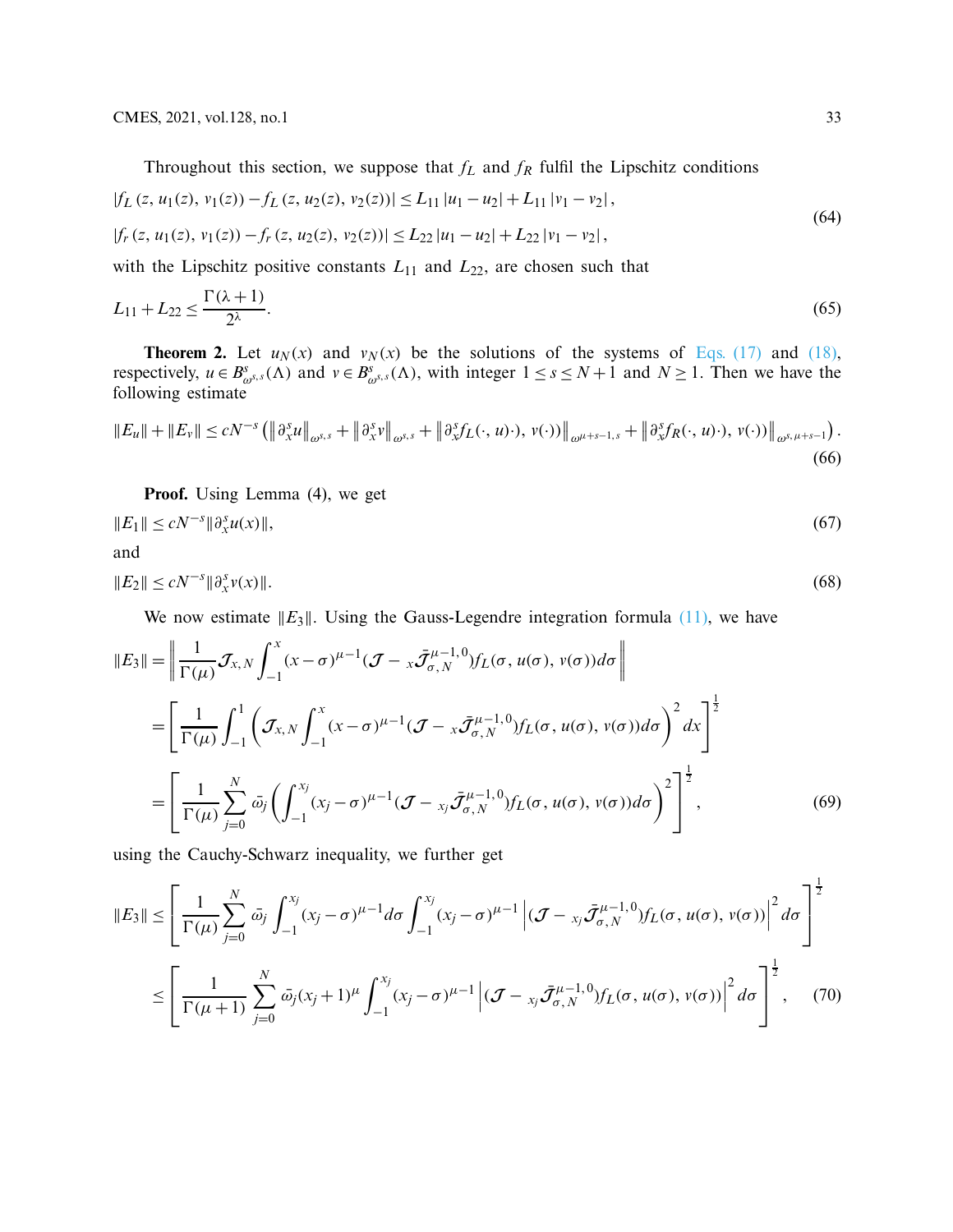.

making use of [\(48\)](#page-9-1) leads to

$$
||E_3|| \le c N^{-s} \max_{0 \le j \le N} \left[ \int_{-1}^{x_j} (x_j - \sigma)^{\mu+s-1} (1+\sigma)^s \left| \partial_{\sigma}^s f_L(\sigma, u(\sigma), v(\sigma)) \right|^2 d\sigma \right]^{\frac{1}{2}}
$$
  
 
$$
\le c N^{-s} \left\| \partial_{\sigma}^s f_L(\sigma, u(\sigma), v(\sigma)) \right\|_{\omega^{\mu+s-1,s}}.
$$
 (71)

Using similar arguments leads to

$$
||E_4|| = \frac{1}{\Gamma(\mu)} \left\| \mathcal{J}_{x,N} \int_x^1 (\sigma - x)^{\mu-1} (\mathcal{J} - x \bar{\mathcal{J}}_{\sigma,N}^{0,\mu-1}) f_R(\sigma, u(\sigma), v(\sigma)) d\sigma \right\|
$$
  
 
$$
\leq c N^{-s} \left\| \partial_{\sigma}^s f_R(\sigma, u(\sigma), v(\sigma)) \right\|_{\omega^{s,\mu+s-1}}^2.
$$
 (72)

We now estimate  $||E_5||$ . Making use of the Gauss-Legendre integration [\(11\)](#page-3-0) and [\(46\),](#page-8-0) we have

$$
||E_5|| \leq \left\| \frac{1}{\Gamma(\mu)} \mathcal{J}_{x,N} \int_{-1}^x (x - \sigma)^{\mu-1} x \overline{\mathcal{J}}_{\sigma,N}^{\mu-1,0} \Big( f_L(\sigma, u(\sigma), v(\sigma)) - f_L(\sigma, u_N(\sigma), v_N(\sigma)) \Big) d\sigma \right\|
$$
  
\n
$$
= \frac{1}{\Gamma(\mu)} \left[ \int_{-1}^1 \Big( \mathcal{J}_{x,N} \int_{-1}^x (x - \sigma)^{\mu-1} x \overline{\mathcal{J}}_{\sigma,N}^{\mu-1,0} \Big( f_L(\sigma, u(\sigma), v(\sigma)) - f_L(\sigma, u_N(\sigma), v_N(\sigma)) \Big) d\sigma \Big)^2 dx \right]^{\frac{1}{2}}
$$
  
\n
$$
\leq \frac{1}{\Gamma(\mu)} \left[ \sum_{j=0}^N \overline{\omega}_j \Big( \int_{-1}^{x_j} (x_j - \sigma)^{\mu-1} x_j \overline{\mathcal{J}}_{\sigma,N}^{\mu-1,0} \Big( f_L(\sigma, u(\sigma), v(\sigma)) - f_L(\sigma, u_N(\sigma), v_N(\sigma)) \Big) d\sigma \Big)^2 \right]^{\frac{1}{2}}
$$
  
\n
$$
\leq \frac{1}{\Gamma(\mu)} \left[ \sum_{j=0}^N \overline{\omega}_j \int_{-1}^{x_j} (x_j - \sigma)^{\mu-1} d\sigma \int_{-1}^{x_j} (x_j - \sigma)^{\mu-1} \Big| x_j \overline{\mathcal{J}}_{\sigma,N}^{\mu-1,0} (f_L(\sigma, u(\sigma), v(\sigma)) - f_L(\sigma, u_N(\sigma), v_N(\sigma)) \Big) d\sigma \right]^2
$$
  
\n
$$
-f_L(\sigma, u_N(\sigma), v_N(\sigma))) \Big|^2 d\sigma \right]^{\frac{1}{2}}
$$
  
\n
$$
\leq \frac{1}{\Gamma(\mu)} \Big[ \sum_{j=0}^N \overline{\omega}_j \frac{(x_j + 1)^{\mu}}{\mu} \int_{-1}^{x_j} (x_j - \sigma)^{\mu-1} \Big| x_j \overline{\mathcal{J}}_{\sigma,N}^{\mu-1,0} (f_L(\sigma, u(\sigma), v(\sigma)) - f_L(\sigma, u_N(\sigma), v_N(\sigma))) \Big|^2 d\sigma \Big]^{\frac{1}{2}}
$$

Using  $(47)$ , we obtain

$$
||E_5|| \leq \frac{1}{\Gamma(\mu)} \Bigg[ \sum_{j=0}^N \bar{\omega}_j \frac{(x_j+1)^{2\mu}}{2^{\mu} \mu} \sum_{k=0}^N \Bigg| (f_L(\sigma_{1,k}^{\mu-1,0}, u(\sigma_{1,k}^{\mu-1,0}), v(\sigma_{1,k}^{\mu-1,0})) - f_L(\sigma_k^{\mu-1,0}, u_N(\sigma_{1,k}^{\mu-1,0}), v_N(\sigma_{1,k}^{\mu-1,0})) \Bigg|^2 \bar{\omega}_k^{\mu-1,0} \Bigg]^{\frac{1}{2}}.
$$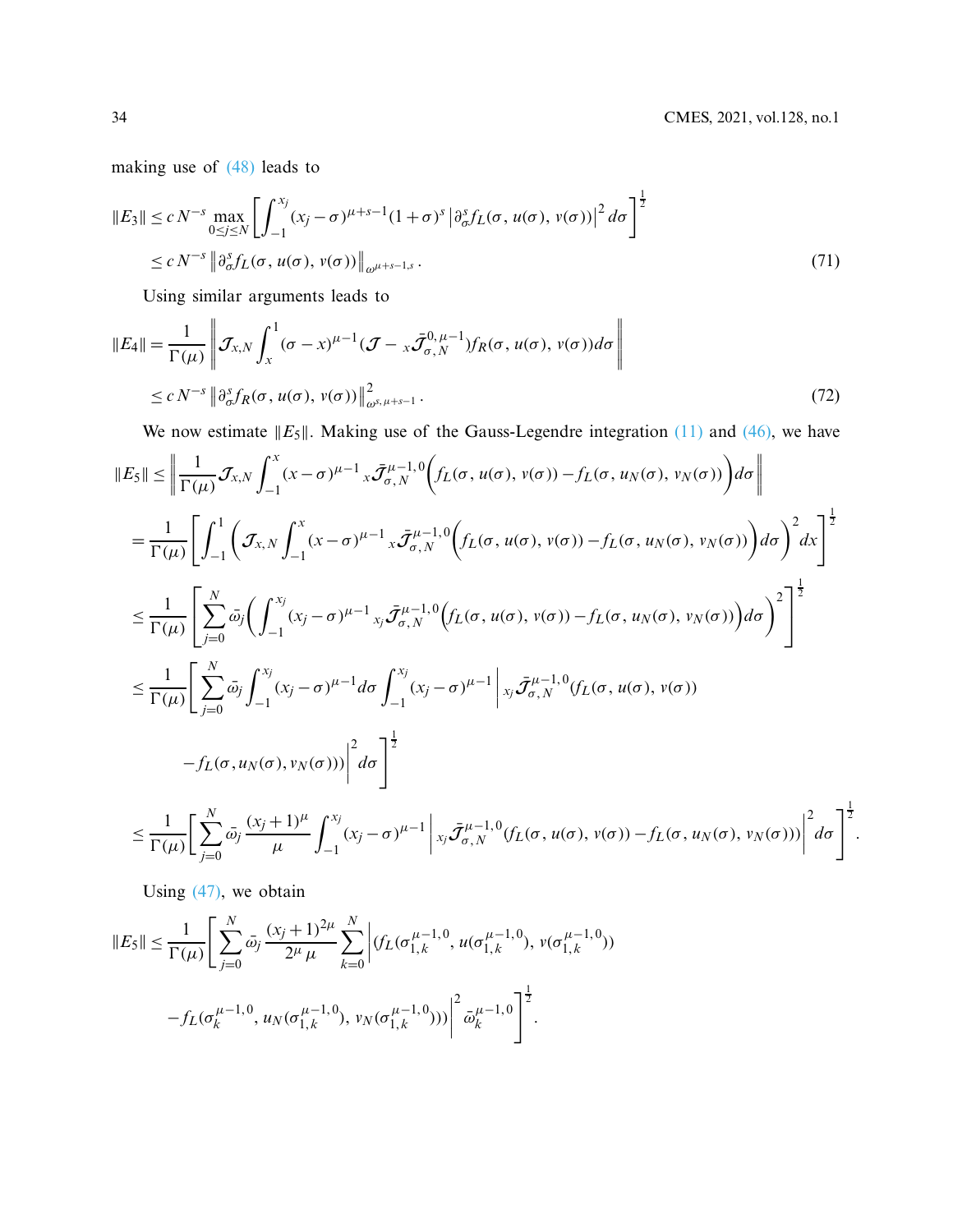Using [\(46\)](#page-8-0) and the Lipschitz condition, we get  $||E_5||$ 

$$
\leq \frac{1}{\Gamma(\mu)}\left[\sum_{j=0}^N\bar{\omega}_j\frac{(x_j+1)^{2\mu}}{2^{\mu}\mu}\sum_{k=0}^N\bar{\omega}_k^{\mu-1,0}\bigg|L_{11}\big|u(\sigma_{1,k}^{\mu-1,0})-u_N(\sigma_{1,k}^{\mu-1,0})\big|+L_{12}\big|v(\sigma_{1,k}^{\mu-1,0})-v_N(\sigma_{1,k}^{\mu-1,0})\big|\bigg|^2\right]^{\frac{1}{2}},
$$

For  $x_j \in (-1, 1)$ , one can show that

$$
\sum_{j=0}^{N} \omega_j (1 - x_j)^{\mu} \le \frac{8}{3}, \quad \forall \mu \in (1, 2),
$$

hence,

 $||E_5||$ 

$$
\leq \frac{L_{11}}{\Gamma(\mu)} \left[ \sum_{j=0}^{N} \bar{\omega}_{j} \frac{(x_{j}+1)^{\mu}}{\mu} \int_{-1}^{x_{j}} (x_{j}-\sigma)^{\mu-1} \Big|_{x_{j}} \bar{\mathcal{J}}_{\sigma,N}^{0,\mu-1} (|u(\sigma)-u_{N}(\sigma)| + |v(\sigma)-v_{N}(\sigma)|) \Big|^{2} d\sigma \right]^{\frac{1}{2}}
$$
\n
$$
\leq \frac{\sqrt{8\mu/3}L_{11}}{\Gamma(\mu+1)} \max_{0 \leq j \leq N} \left[ \int_{-1}^{x_{j}} (x_{j}-\sigma)^{\mu-1} \Big|_{x_{j}} \bar{\mathcal{J}}_{\sigma,N}^{0,\mu-1} (|u(\sigma)-u_{N}(\sigma)| + |v(\sigma)-v_{N}(\sigma)|) \Big|^{2} d\sigma \right]^{\frac{1}{2}}
$$
\n
$$
\leq \frac{\sqrt{8\mu/3}L_{11}}{\Gamma(\mu+1)} \max_{0 \leq j \leq N} \left[ \left( \int_{-1}^{x_{j}} (x_{j}-\sigma)^{\mu-1} (|x_{j}\bar{\mathcal{J}}_{\sigma,N}^{0,\mu-1} u(\sigma)-u(\sigma)| + |x_{j}\bar{\mathcal{J}}_{\sigma,N}^{0,\mu-1} v(\sigma)-v(\sigma)|^{2} d\sigma \right)^{\frac{1}{2}}
$$
\n
$$
+ \left( \int_{-1}^{x_{j}} (x_{j}-\sigma)^{\mu-1} (|u(\sigma)-u_{N}(\sigma)| + |v(\sigma)-v_{N}(\sigma)|^{2} d\sigma \right)^{\frac{1}{2}} \right]
$$
\n
$$
\leq cN^{-s} \|\partial_{x}^{s}u\|_{\omega^{s,s}} + cN^{-s} \|\partial_{x}^{s}v\|_{\omega^{s,s}} + \frac{\sqrt{8\mu/3}L_{11}}{\Gamma(\mu+1)} (\|E_{u}\| + \|E_{v}\|).
$$

Similarly, we can deduce that

$$
||E_6|| \le cN^{-s} ||\partial_x^s u||_{\omega^{s,s}} + cN^{-s} ||\partial_x^s v||_{\omega^{s,s}} + \frac{\sqrt{8\mu/3}L_{22}}{\Gamma(\mu+1)} (||E_u|| + ||E_v||).
$$

Using the condition [\(65\)](#page-12-1) and knowing that  $\sqrt{\frac{4\mu}{3 \times 2^{\mu}}} \le 1$ , we obtain the desired result.

 $\overline{1}$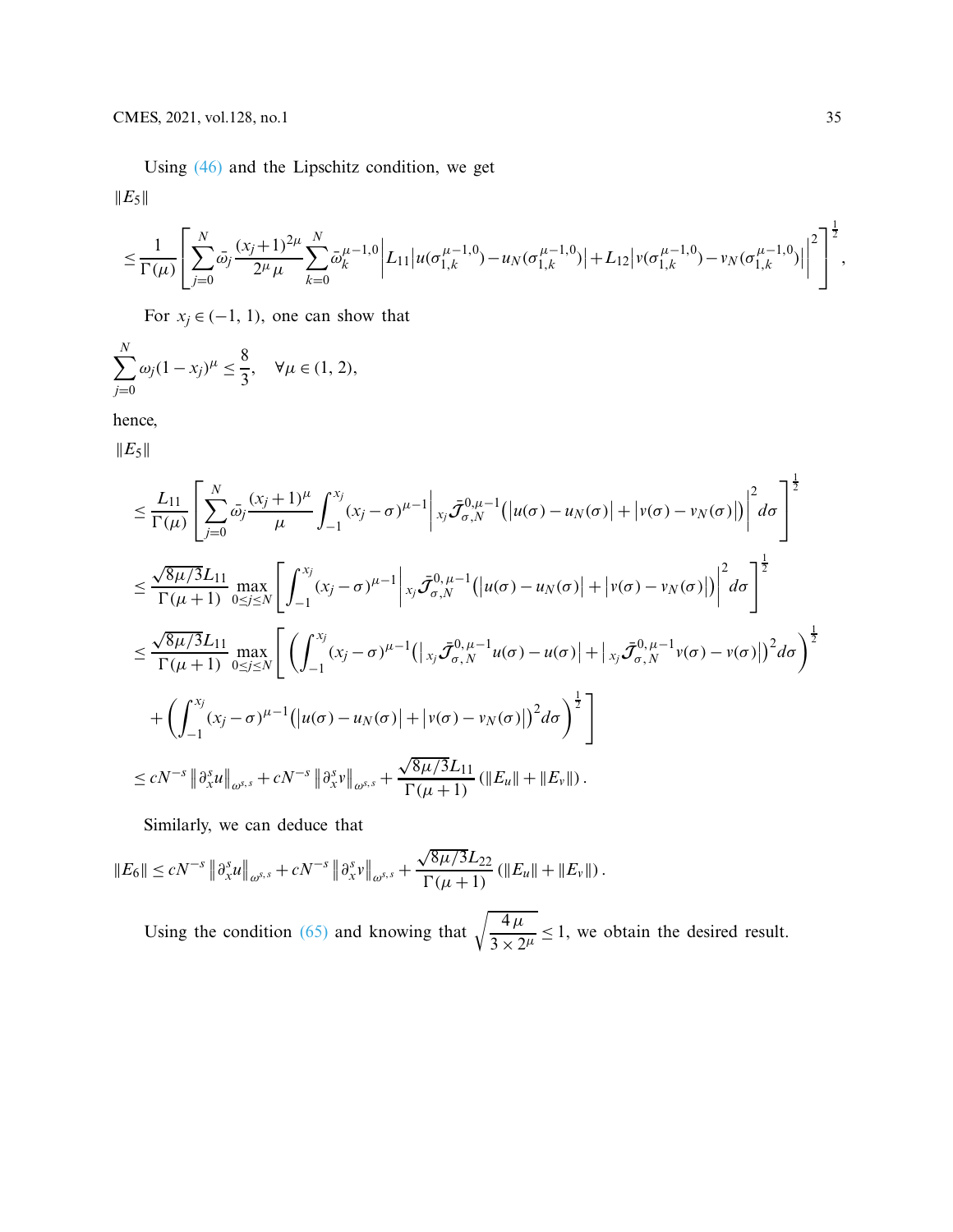#### **5 Numerical Results**

In this section, two numerical examples are provided to illustrate the efficiency and applicability of the proposed method.

**Example 1.** We consider the following system of fractional differential equations:

$$
\begin{cases} \frac{C}{-1} D_z^{\mu} u(z) = f_L(z, u(z), v(z)), \\ \frac{C}{z} D_1^{\mu} v(z) = f_R(z, u(z), v(z)), \quad z \in (0, 1) \quad \mu \in (1, 2), \end{cases}
$$
(73)

The boundary conditions are chosen such that the exact solution is given by  $u(z) = (1 + z)^{3.5}$ and  $v(z) = (1 - z)^{2.5}$  $v(z) = (1 - z)^{2.5}$  $v(z) = (1 - z)^{2.5}$ . In [Figs. 1](#page-15-0) and 2 we list the *L*<sup>2</sup>-error of the approximate solutions  $u<sub>N</sub>$  and *v<sub>N</sub>*, respectively, in log scale against various *N* and  $\mu$ . In [Tab. 1,](#page-16-0) we list the maximum absolute errors for different values of *N* and  $\mu$ .



**Figure 1:** The  $L^2$ -error of the approximate solution  $u_N$  in log scale *vs.* various N and  $\mu$ 

<span id="page-15-0"></span>

<span id="page-15-1"></span>**Figure 2:** The  $L^2$ -error of the approximate solution  $v_N$  in log scale *vs.* various N and  $\mu$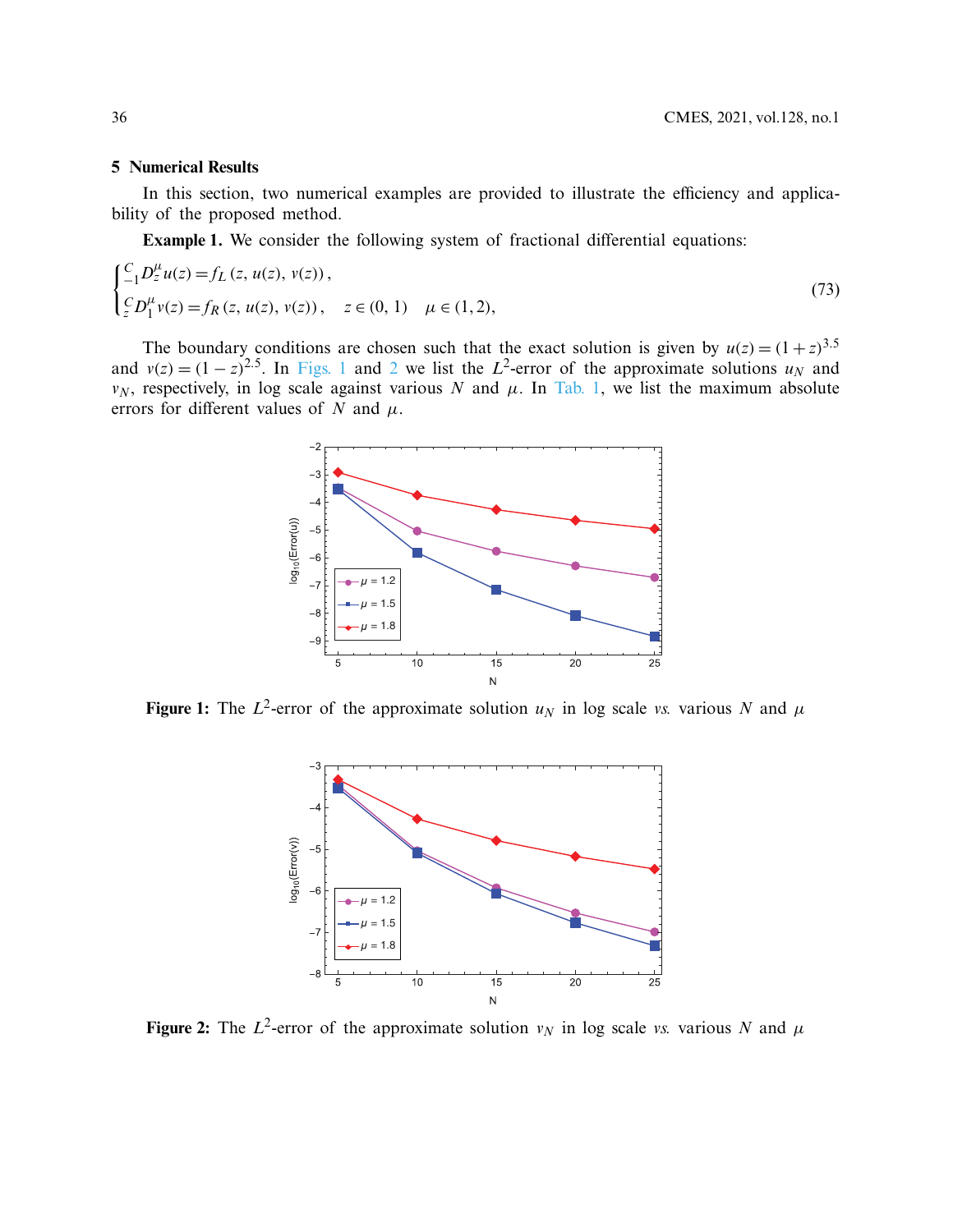<span id="page-16-0"></span>

|    |  |                                             | N $\mu$ Error (u) Error (v) $\mu$ Error (u) Error (v) $\mu$ Error (u) Error (v)                                                                   |                                             |                                             |  |
|----|--|---------------------------------------------|---------------------------------------------------------------------------------------------------------------------------------------------------|---------------------------------------------|---------------------------------------------|--|
|    |  |                                             | 5 1.2 $1.24 \times 10^{-3}$ $1.76 \times 10^{-3}$ 1.5 $1.21 \times 10^{-3}$ $1.75 \times 10^{-3}$ 1.5 $3.82 \times 10^{-3}$ $1.76 \times 10^{-3}$ |                                             |                                             |  |
| 10 |  | $4.51 \times 10^{-5}$ $7.92 \times 10^{-5}$ |                                                                                                                                                   | $1.24 \times 10^{-5}$ $2.08 \times 10^{-5}$ | $5.50 \times 10^{-5}$ $5.45 \times 10^{-5}$ |  |
| 15 |  | $8.58 \times 10^{-6}$ $1.23 \times 10^{-5}$ |                                                                                                                                                   | $2.66 \times 10^{-7}$ $1.23 \times 10^{-5}$ | $1.66 \times 10^{-4}$ $1.58 \times 10^{-5}$ |  |
| 20 |  | $2.57 \times 10^{-7}$ $7.39 \times 10^{-7}$ |                                                                                                                                                   | $1.30 \times 10^{-7}$ $3.20 \times 10^{-6}$ | $6.88 \times 10^{-5}$ $6.62 \times 10^{-6}$ |  |
| 25 |  | $9.82 \times 10^{-7}$ $1.11 \times 10^{-6}$ |                                                                                                                                                   | $2.92 \times 10^{-8}$ 1.11 $\times 10^{-6}$ | $3.41 \times 10^{-5}$ $3.29 \times 10^{-6}$ |  |

**Table 1:** The maximum absolute errors of *u* and *v* for different values of *N* and  $\mu$  for Example 1

**Example 2.** We consider the following system of fractional differential equations: [\[28\]](#page-19-6):

$$
\begin{cases}\nC D_t^{\alpha} x(t) = \sin x(t) - \frac{1}{2}\lambda(t) + \sin(1+t^2) - \frac{2t^{2-\alpha}}{\Gamma(3-\alpha)}, \\
C D_1^{\alpha} \lambda(t) = -2e^{1+t^2 + x(t)} + 2e^{2(1+t^2 + x(t))} + \lambda(t)\cos x(t), \\
x(0) = -1, \quad x'(0) = 0, \quad \lambda(1) = \lambda'(1) = 0,\n\end{cases}
$$
\n(74)

In [Tab. 2,](#page-16-1) we compare our results with those reported in [\[42\]](#page-20-5). These results indicate that the proposed spectral method is more accurate than the Ritz method [\[42](#page-20-5)]. In [Tab. 3,](#page-17-0) we list the maximum absolute errors for different values of  $N$  and  $\alpha$ . We see in these tables that the results are accurate for even small choices of *N*. Moreover, to demonstrate the convergence of the proposed method, [Figs. 3](#page-17-1) and [4](#page-17-2) present the logarithmic graphs of  $L^\infty$ -errors of the approximate solutions  $x_N$  and  $\lambda_N$ , respectively, for various values of *N* and  $\alpha$ . Clearly, the numerical errors decay as *N* increases.

<span id="page-16-1"></span>**Table 2:** Comparison between the absolute errors of *x*(*t*) obtained by the spectral method with  $N = 35$  and method presented in [\[42](#page-20-5)] with  $N = 6$  for Example 2

| t.  | Method in $[42]$      | Our method             |
|-----|-----------------------|------------------------|
| 0.1 | $2.72 \times 10^{-5}$ | $1.681 \times 10^{-8}$ |
| 0.2 | $4.50 \times 10^{-5}$ | $1.141 \times 10^{-7}$ |
| 0.3 | $4.10 \times 10^{-5}$ | $3.067 \times 10^{-7}$ |
| 0.4 | $3.84 \times 10^{-5}$ | $6.020 \times 10^{-7}$ |
| 0.5 | $4.86 \times 10^{-5}$ | $1.005 \times 10^{-6}$ |
| 0.6 | $6.34 \times 10^{-5}$ | $1.520 \times 10^{-6}$ |
| 0.7 | $6.93 \times 10^{-5}$ | $2.145 \times 10^{-6}$ |
| 0.8 | $6.52 \times 10^{-5}$ | $2.878 \times 10^{-6}$ |
| 0.9 | $6.61 \times 10^{-5}$ | $3.709 \times 10^{-6}$ |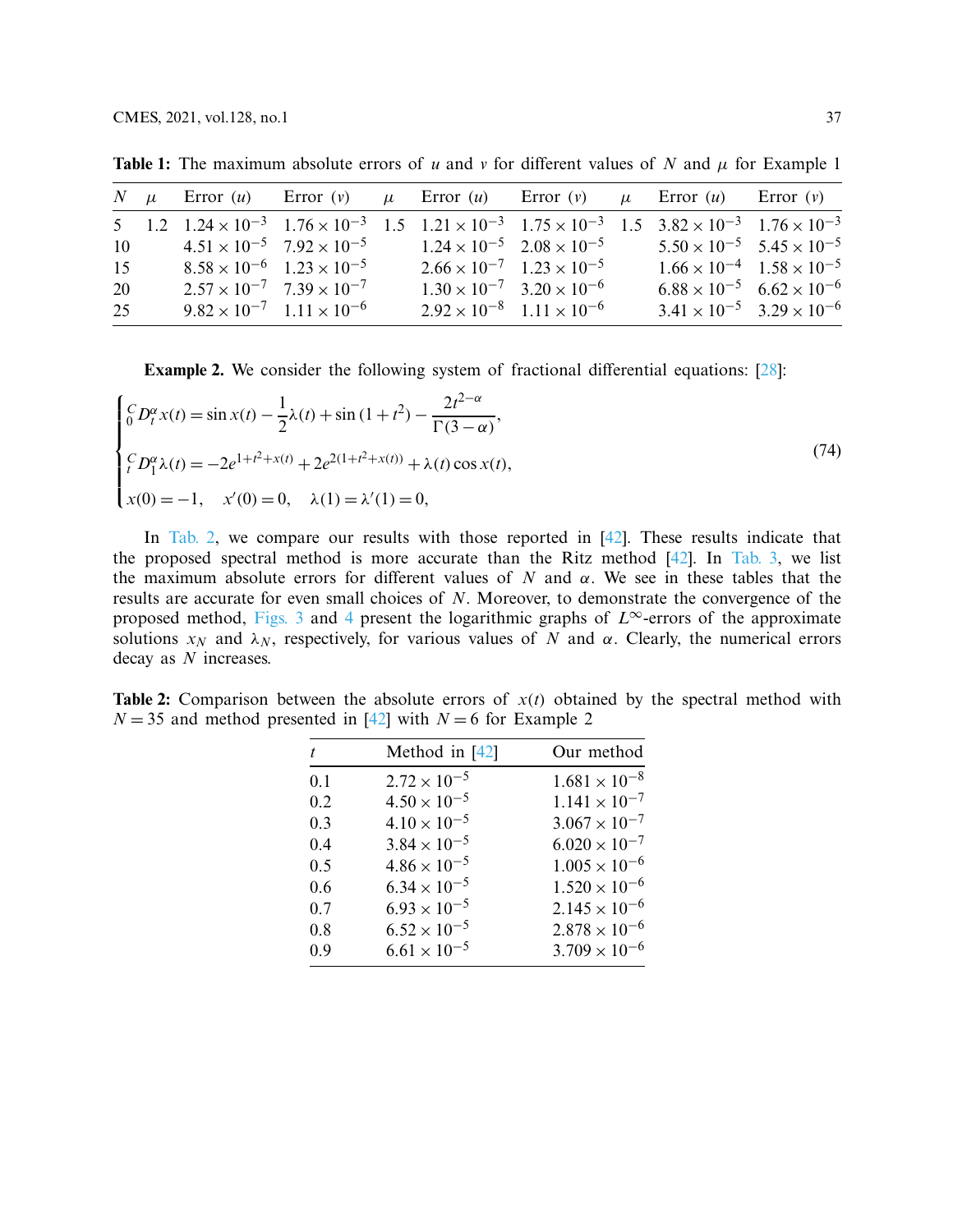<span id="page-17-0"></span>

| 15 |  |                                                                                            |                                                                                            |                                                                                              |                                                                                            |                                                                                                                                                                                                                                                                                                                                                                                                                                                                         |
|----|--|--------------------------------------------------------------------------------------------|--------------------------------------------------------------------------------------------|----------------------------------------------------------------------------------------------|--------------------------------------------------------------------------------------------|-------------------------------------------------------------------------------------------------------------------------------------------------------------------------------------------------------------------------------------------------------------------------------------------------------------------------------------------------------------------------------------------------------------------------------------------------------------------------|
|    |  |                                                                                            |                                                                                            |                                                                                              |                                                                                            |                                                                                                                                                                                                                                                                                                                                                                                                                                                                         |
|    |  |                                                                                            |                                                                                            |                                                                                              |                                                                                            |                                                                                                                                                                                                                                                                                                                                                                                                                                                                         |
|    |  | $1.51 \times 10^{-6}$ $1.11 \times 10^{-6}$<br>$7.15 \times 10^{-7}$ 5.24 $\times 10^{-7}$ | $1.43 \times 10^{-5}$ $1.05 \times 10^{-5}$<br>$3.91 \times 10^{-6}$ $2.87 \times 10^{-6}$ | $2.232 \times 10^{-5}$ $1.52 \times 10^{-5}$<br>$1.199 \times 10^{-5}$ $8.81 \times 10^{-6}$ | $1.42 \times 10^{-4}$ $9.71 \times 10^{-5}$<br>$4.89 \times 10^{-5}$ $3.34 \times 10^{-5}$ | N $\alpha$ Error (x) Error ( $\lambda$ ) $\alpha$ Error (x) Error ( $\lambda$ ) $\alpha$ Error (x) Error ( $\lambda$ )<br>5 1.2 $1.11 \times 10^{-4}$ $8.09 \times 10^{-5}$ 1.5 $7.63 \times 10^{-4}$ $5.19 \times 10^{-4}$ 1.8 $1.80 \times 10^{-3}$ $1.06 \times 10^{-3}$<br>$4.81 \times 10^{-4}$ $2.82 \times 10^{-4}$<br>$2.07 \times 10^{-4}$ 1.21 $\times 10^{-4}$<br>$1.11 \times 10^{-4}$ 6.51 $\times 10^{-5}$<br>$1.11 \times 10^{-4}$ 6.51 $\times 10^{-5}$ |

**Table 3:** The maximum absolute errors of x and  $\lambda$  for different values of N and  $\alpha$  for Example 2



**Figure 3:** The  $L^\infty$ -error of the approximate solution  $x_N$  in log scale *vs.* various N and  $\alpha$ 

<span id="page-17-1"></span>

<span id="page-17-2"></span>**Figure 4:** The  $L^\infty$ -error of the approximate solution  $\lambda_N$  in log scale *vs.* various N and  $\alpha$ 

## **6 Conclusion**

Numerically solving a class of nonlinear fractional two-point boundary value problems involving left- and right-sided fractional derivatives was fulfilled as a target of that work. The way to achieve that was done indirectly by recasting the considered system into a weakly singular integral system for the sake of the possibility of applying the Gauss quadrature rule on the transformed integral system. The construction and analysis of the used collocation method is proposed. The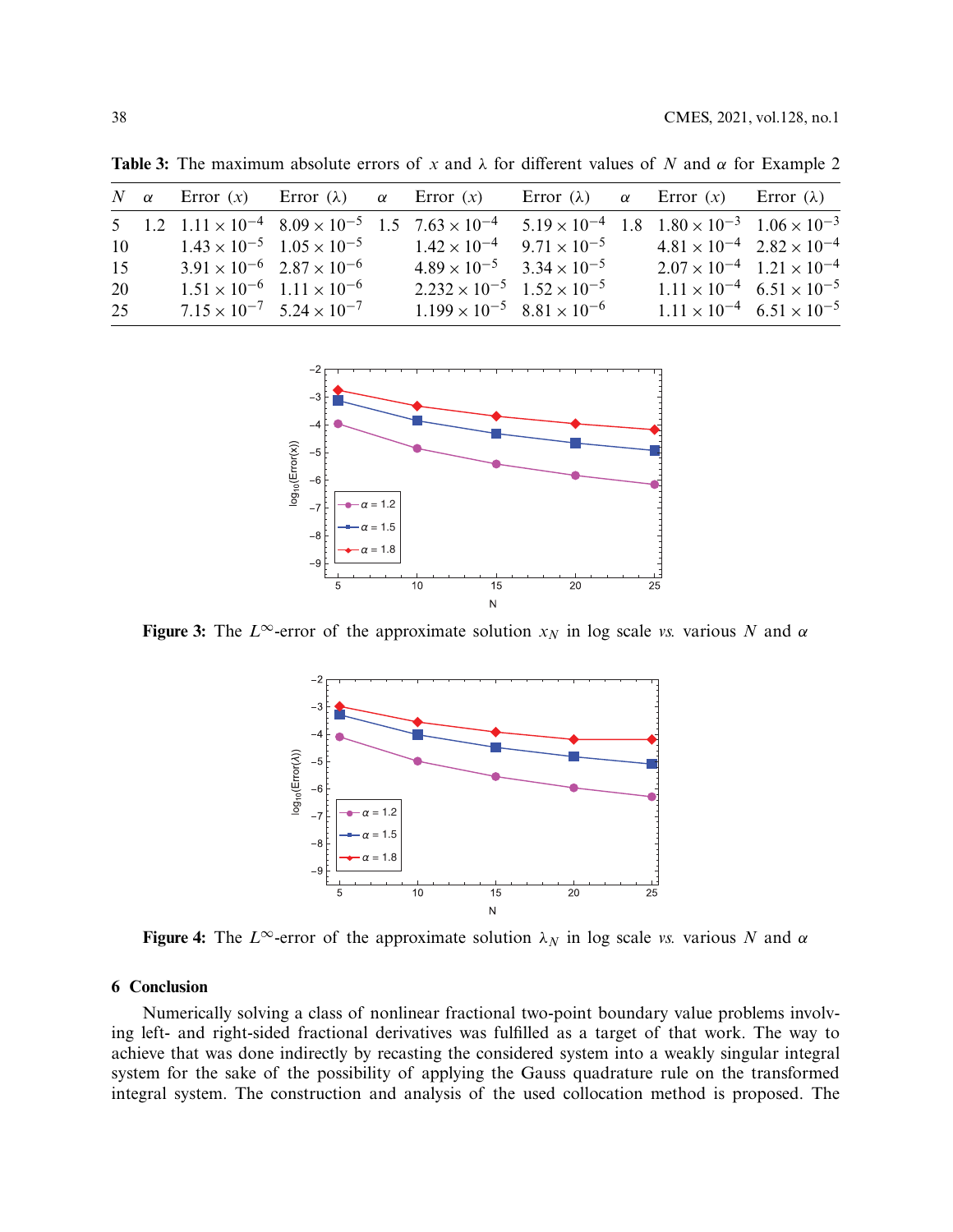obtained results can be indirectly applied to solve fractional optimal control problems by considering the corresponding Euler–Lagrange equations [\[43](#page-20-6)[,44\]](#page-20-7). A numerical example was given to confirm the convergence analysis and robustness of the scheme. Our future work is related to spectral methods for systems of nonlinear fractional differential equations and system of integral equations with non-smooth solutions.

**Funding Statement:** The Russian Foundation for Basic Research (RFBR) Grant No. 19-01-00019.

**Conflicts of Interest:** The authors declare that they have no conflicts of interest to report regarding the present study.

#### **References**

- <span id="page-18-0"></span>1. Machado, J. T., Kiryakova, V., Mainardi, F. (2011). Recent history of fractional calculus. *Communications in Nonlinear Science and Numerical Simulation, 16(3),* 1140–1153. DOI [10.1016/j.cnsns.2010.05.027.](http://dx.doi.org/10.1016/j.cnsns.2010.05.027)
- 2. Tarasov, V. E. (2019). On history of mathematical economics: Application of fractional calculus. *Mathematics, 7(6),* 509. DOI [10.3390/math7060509.](http://dx.doi.org/10.3390/math7060509)
- <span id="page-18-1"></span>3. Sun, H., Zhang, Y., Baleanu, D., Chen, W., Chen, Y. (2018). A new collection of real world applications of fractional calculus in science and engineering. *Communications in Nonlinear Science and Numerical Simulation, 64(48103),* 213–231. DOI [10.1016/j.cnsns.2018.04.019.](http://dx.doi.org/10.1016/j.cnsns.2018.04.019)
- <span id="page-18-2"></span>4. Podlubny, I. (1998). *Fractional differential equations: An introduction to fractional derivatives, fractional differential equations, to methods of their solution and some of their applications*. Amsterdam, Netherlands: Elsevier.
- <span id="page-18-7"></span>5. Nikan, O., Machado, J. T., Golbabai, A., Rashidinia, J. (2021). Numerical evaluation of the fractional Klein–Kramers model arising in molecular dynamics. *Journal of Computational Physics, 428(1),* 109983. DOI [10.1016/j.jcp.2020.109983.](http://dx.doi.org/10.1016/j.jcp.2020.109983)
- 6. Diethelm, K. (2010). *The analysis of fractional differential equations: An application-oriented exposition using differential operators of caputo type*. Berlin, Germany: Springer Science & Business Media.
- <span id="page-18-3"></span>7. Hassani, H., Machado, J. T., Mehrabi, S. (2021). An optimization technique for solving a class of nonlinear fractional optimal control problems: Application in cancer treatment. *Applied Mathematical Modelling, 93(3),* 868–884. DOI [10.1016/j.apm.2021.01.004.](http://dx.doi.org/10.1016/j.apm.2021.01.004)
- <span id="page-18-4"></span>8. Jin, B., Lazarov, R., Pasciak, J., Zhou, Z. (2014). Error analysis of a finite element method for the space-fractional parabolic equation. *SIAM Journal on Numerical Analysis, 52(5),* 2272–2294. DOI [10.1137/13093933X.](http://dx.doi.org/10.1137/13093933X)
- 9. Gao, X., Liu, F., Li, H., Liu, Y., Turner, I. et al. (2020). A novel finite element method for the distributedorder time fractional cable equation in two dimensions. *Computers & Mathematics with Applications, 80(5),* 923–939. DOI [10.1016/j.camwa.2020.04.019.](http://dx.doi.org/10.1016/j.camwa.2020.04.019)
- 10. Li, L., Liu, F., Feng, L., Turner, I. (2020). A Galerkin finite element method for the modified distributedorder anomalous sub-diffusion equation. *Journal of Computational and Applied Mathematics, 368,* 112589. DOI [10.1016/j.cam.2019.112589.](http://dx.doi.org/10.1016/j.cam.2019.112589)
- <span id="page-18-5"></span>11. Loghman, E., Kamali, A., Bakhtiari-Nejad, F., Abbaszadeh, M. (2021). Nonlinear free and forced vibrations of fractional modeled viscoelastic FGM micro-beam. *Applied Mathematical Modelling, 92(4),* 297–314. DOI [10.1016/j.apm.2020.11.011.](http://dx.doi.org/10.1016/j.apm.2020.11.011)
- <span id="page-18-6"></span>12. Feng, L., Liu, F., Turner, I. (2019). Finite difference/finite element method for a novel 2D multi-term time-fractional mixed sub-diffusion and diffusion-wave equation on convex domains. *Communications in Nonlinear Science and Numerical Simulation, 70(3),* 354–371. DOI [10.1016/j.cnsns.2018.10.016.](http://dx.doi.org/10.1016/j.cnsns.2018.10.016)
- 13. Gracia, J. L., Stynes, M. (2015). Central difference approximation of convection in Caputo fractional derivative two-point boundary value problems. *Journal of Computational and Applied Mathematics, 273(3),* 103–115. DOI [10.1016/j.cam.2014.05.025.](http://dx.doi.org/10.1016/j.cam.2014.05.025)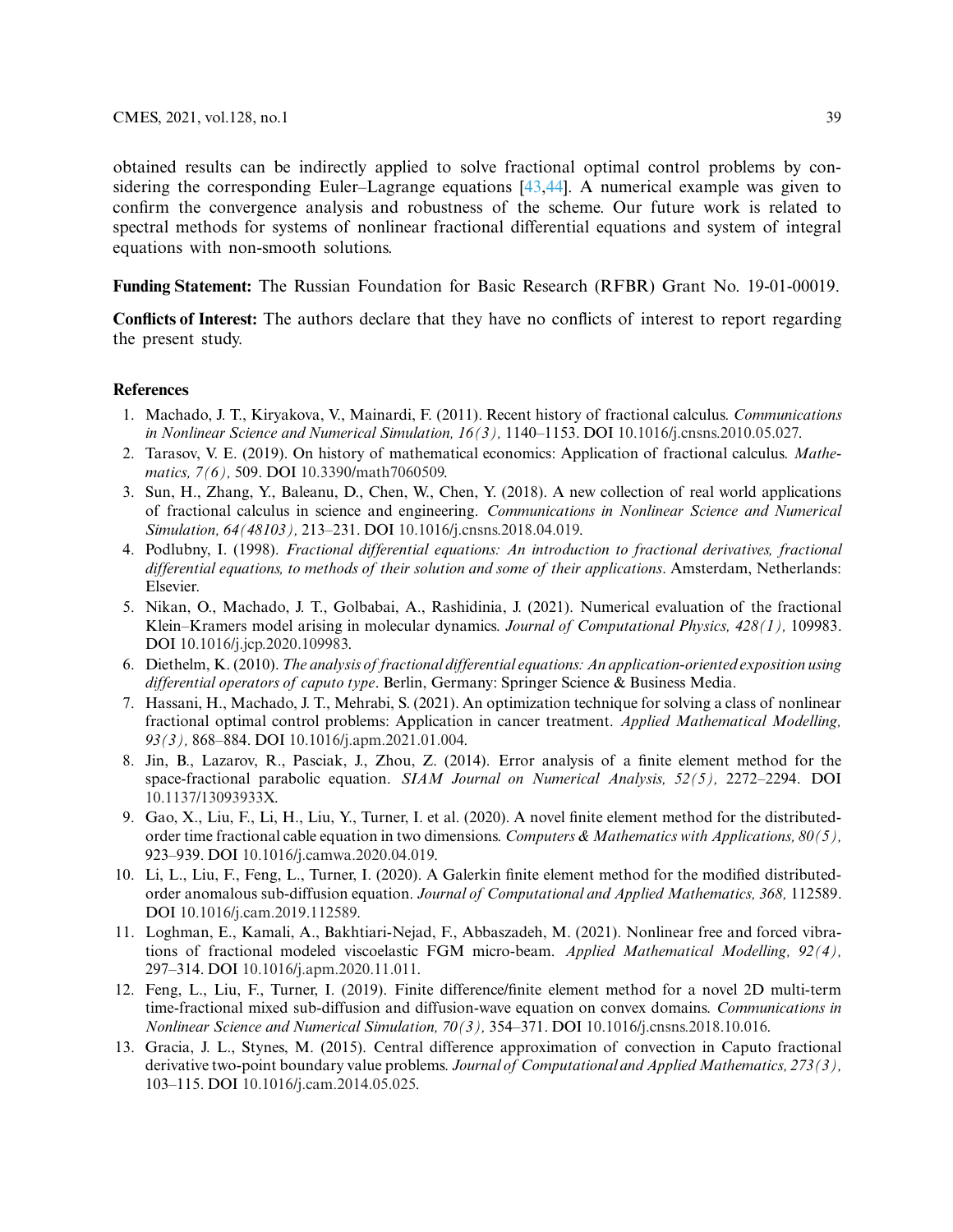- 14. Zaky, M. A., Hendy, A. S., Macas-Daz, J. E. (2020). High-order finite difference/spectral-Galerkin approximations for the nonlinear time–space fractional Ginzburg–Landau equation. *Numerical Methods for Partial Differential Equations,* 1–26. DOI [10.1002/num.22630.](http://dx.doi.org/10.1002/num.22630)
- 15. Stynes, M., Gracia, J. L. (2015). A finite difference method for a two-point boundary value problem with a Caputo fractional derivative. *IMA Journal of Numerical Analysis, 35(2),* 698–721. DOI [10.1093/imanum/dru011.](http://dx.doi.org/10.1093/imanum/dru011)
- 16. Abbaszadeh, M., Dehghan, M. (2020). A POD-based reduced-order Crank-Nicolson/fourth-order alternating direction implicit (ADI) finite difference scheme for solving the two-dimensional distributedorder Riesz space-fractional diffusion equation. *Applied Numerical Mathematics, 158(10),* 271–291. DOI [10.1016/j.apnum.2020.07.020.](http://dx.doi.org/10.1016/j.apnum.2020.07.020)
- 17. Abbaszadeh, M., Dehghan, M. (2020). A finite-difference procedure to solve weakly singular integro partial differential equation with space-time fractional derivatives. *Engineering with Computers,* 1–10. DOI [10.1007/s00366-020-00936-w.](http://dx.doi.org/10.1007/s00366-020-00936-w)
- <span id="page-19-0"></span>18. Abbaszadeh, M., Dehghan, M. (2020). Fourth-order alternating direction implicit (ADI) difference scheme to simulate the space-time Riesz tempered fractional diffusion equation. *International Journal of Computer Mathematics,* 1–24. DOI [10.1080/00207160.2020.1841175.](http://dx.doi.org/10.1080/00207160.2020.1841175)
- <span id="page-19-1"></span>19. Abo-Gabal, H., Zaky, M. A., Hafez, R. M., Doha, E. H. (2020). On Romanovski–Jacobi polynomials and their related approximation results. *Numerical Methods for Partial Differential Equations, 36(6),* 1982–2017. DOI [10.1002/num.22513.](http://dx.doi.org/10.1002/num.22513)
- 20. Zaky, M. A., Hendy, A. S. (2021). An efficient dissipation-preserving Legendre–Galerkin spectral method for the Higgs Boson equation in the de Sitter spacetime universe. *Applied Numerical Mathematics, 160(283),* 281–295. DOI [10.1016/j.apnum.2020.10.013.](http://dx.doi.org/10.1016/j.apnum.2020.10.013)
- 21. Hafez, R. M., Zaky, M. A. (2019). High-order continuous Galerkin methods for multi-dimensional advection-reaction–diffusion problems. *Engineering with Computers, 36(4),* 1813–1829. DOI [10.1007/](http://dx.doi.org/10.1007/s00366-019-00797-y) [s00366-019-00797-y.](http://dx.doi.org/10.1007/s00366-019-00797-y)
- 22. Zaky, M. A. (2019). Existence, uniqueness and numerical analysis of solutions of tempered fractional boundary value problems. *Applied Numerical Mathematics, 145(3),* 429–457. DOI [10.1016/j.apnum.](http://dx.doi.org/10.1016/j.apnum.2019.05.008) [2019.05.008.](http://dx.doi.org/10.1016/j.apnum.2019.05.008)
- <span id="page-19-2"></span>23. Doha, E. H., Youssri, Y. H., Zaky, M. A. (2019). Spectral solutions for differential and integral equations with varying coefficients using classical orthogonal polynomials. *Bulletin of the Iranian Mathematical Society, 45(2),* 527–555. DOI [10.1007/s41980-018-0147-1.](http://dx.doi.org/10.1007/s41980-018-0147-1)
- <span id="page-19-3"></span>24. Kopteva, N., Stynes, M. (2015). An efficient collocation method for a Caputo two-point boundary value problem. *BIT Numerical Mathematics, 55(4),* 1105–1123. DOI [10.1007/s10543-014-0539-4.](http://dx.doi.org/10.1007/s10543-014-0539-4)
- 25. Wang, C., Wang, Z., Wang, L. (2018). A spectral collocation method for nonlinear fractional boundary value problems with a Caputo derivative. *Journal of Scientific Computing, 76(1),* 166–188. DOI [10.1007/s10915-017-0616-3.](http://dx.doi.org/10.1007/s10915-017-0616-3)
- 26. Gu, Z., Kong, Y. (2020). Spectral collocation method for Caputo fractional terminal value problems. *Numerical Algorithms,* 1–19. DOI [10.1007/s11075-020-01031-3.](http://dx.doi.org/10.1007/s11075-020-01031-3)
- 27. Erfani, S., Javadi, S., Babolian, E. (2020). An efficient collocation method with convergence rates based on Müntz spaces for solving nonlinear fractional two-point boundary value problems. *Computational and Applied Mathematics, 39(4),* 1–23. DOI [10.1007/s40314-020-01302-8.](http://dx.doi.org/10.1007/s40314-020-01302-8)
- <span id="page-19-6"></span>28. Erfani, S., Babolian, E., Javadi, S. (2020). Error estimates of generalized spectral iterative methods with accurate convergence rates for solving systems of fractional two-point boundary value problems. *Applied Mathematics and Computation, 364(3),* 124638. DOI [10.1016/j.amc.2019.124638.](http://dx.doi.org/10.1016/j.amc.2019.124638)
- <span id="page-19-4"></span>29. Dehghan, M., Shafieeabyaneh, N., Abbaszadeh, M. (2020). Numerical and theoretical discussions for solving nonlinear generalized Benjamin–Bona–Mahony–Burgers equation based on the Legendre spectral element method. *Numerical Methods for Partial Differential Equations, 37(1),* 360–382. DOI [10.1002/num.22531.](http://dx.doi.org/10.1002/num.22531)
- <span id="page-19-5"></span>30. Zaky, M. A., Ameen, I. G., Elkot, N. A., Doha, E. H. (2021). A unified spectral collocation method for nonlinear systems of multi-dimensional integral equations with convergence analysis. *Applied Numerical Mathematics, 161(5),* 27–45. DOI [10.1016/j.apnum.2020.10.028.](http://dx.doi.org/10.1016/j.apnum.2020.10.028)